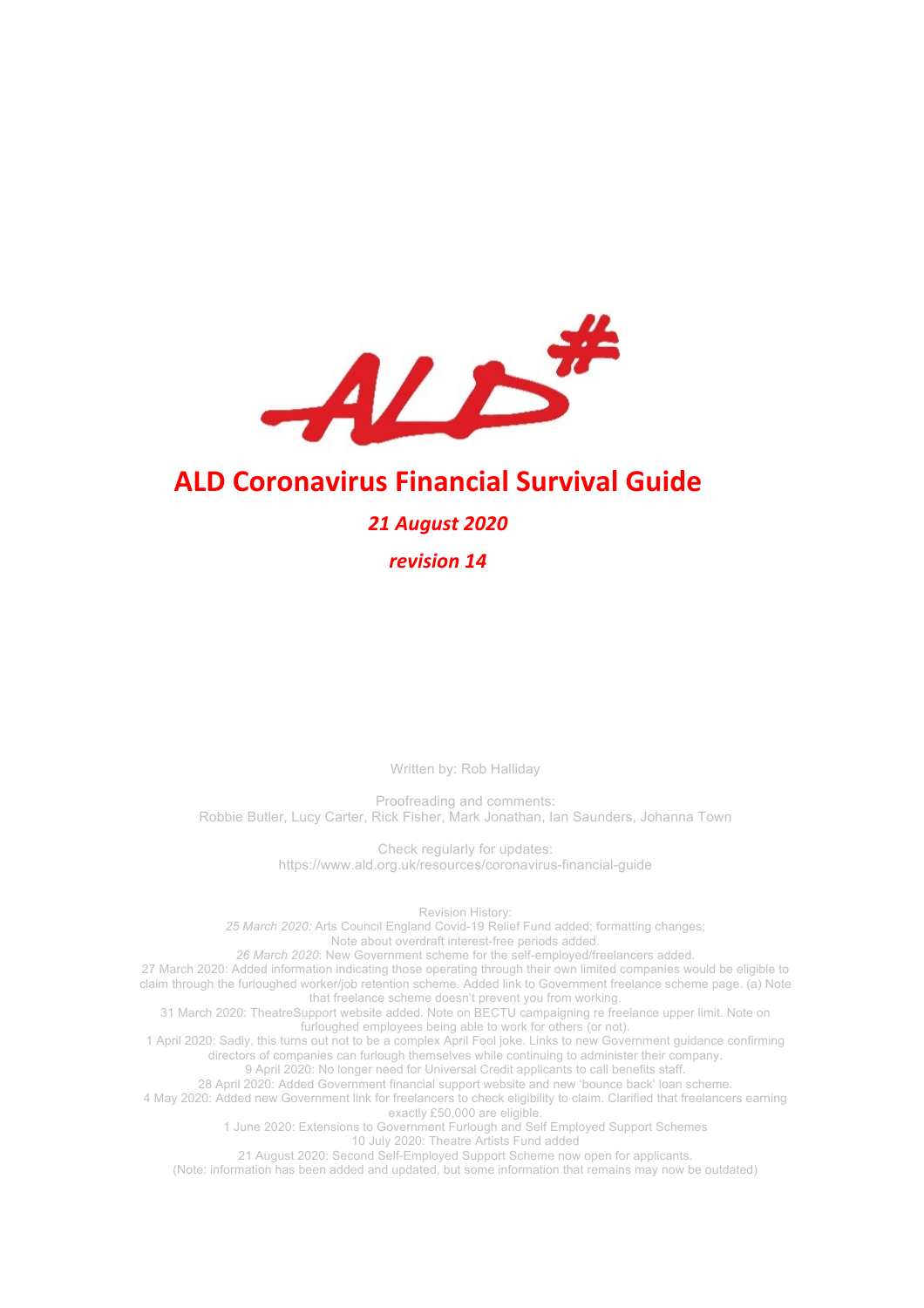# *UPDATE 21st AUGUST***: URGENT**

There are many people who 'fall through the gaps' in the various support schemes described in the rest of this document - usually by having too much money saved, by being new to freelancing, by having done some, but not enough, work as a freelancer, or having earnt too much money over the last three years.

Sam Mendes, the Society of London Theatre and UK Theatre have now set up the Theatre Artists Fund to help such people - theatre practitioners who have been ineligible for Government aid and have not been able to work since theatres closed on 16th March. One-off emergency grants of £1000 are available.

Full details can be found, and applications can be made, here: https://www.theatreartists.fund

The first round of applications closed on July 13th. People working in lighting have succesfully received grants from the Fund.

The Fund has suggested that further rounds of support may be available, but this will depend on the Fund succesfully attracting further support beyond the original donation made by Netflix.

If you fall into the category of people this Fund is designed to help, you should apply as soon as possible.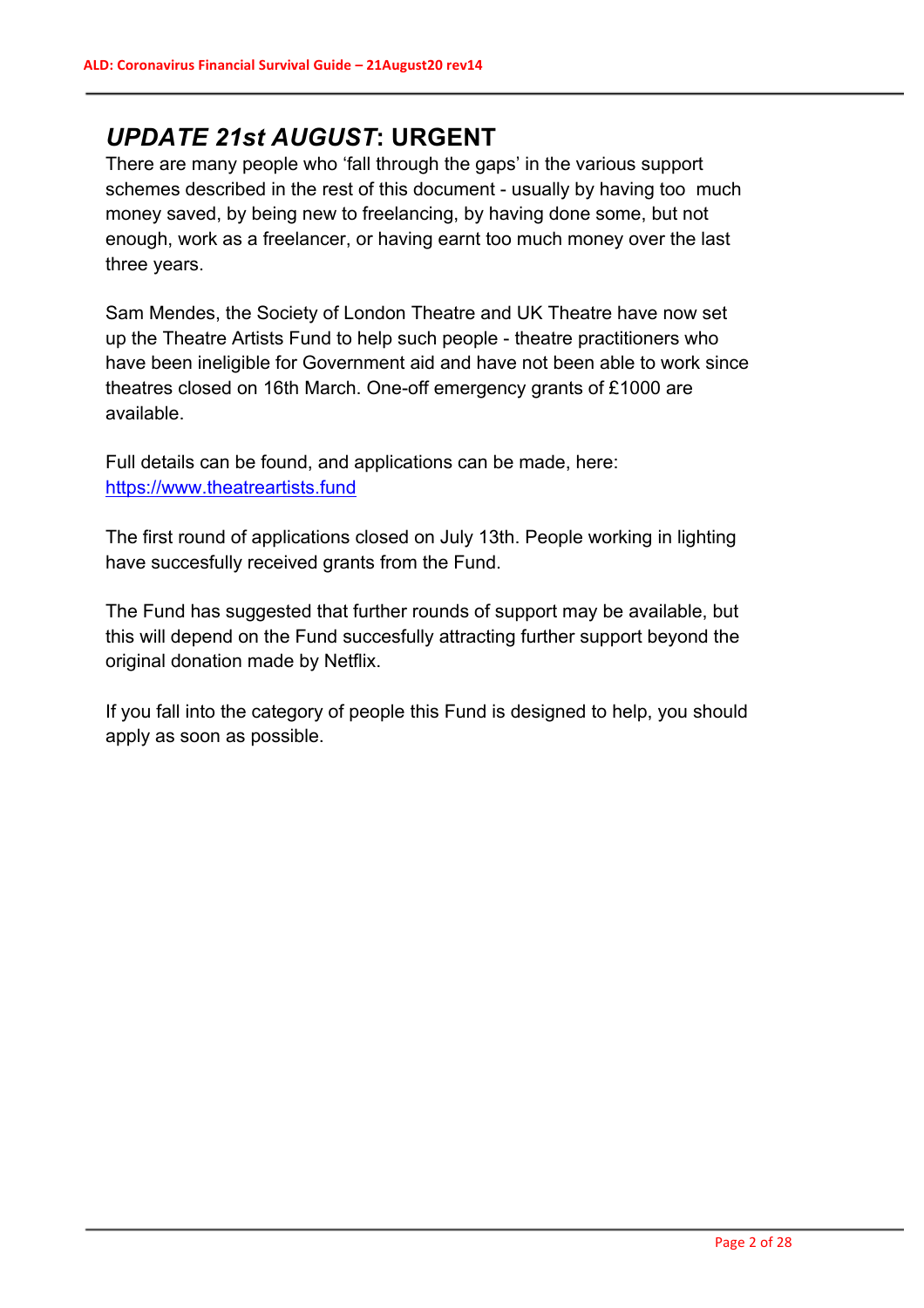# **INTRODUCTION**

It's unprecedented: our industry has been brought to an abrupt, dramatic stop by the coronavirus and the measures being put in place to help control its spread. Running shows have been suspended. Events have been cancelled. Upcoming theatre shows have been 'postponed', though it's not hard to imagine those postponements quickly becoming cancellations. Those in jobs are suddenly finding themselves without jobs; those who are self-employed, suddenly finding themselves without work.

The important thing: you are not alone. Everyone in our industry is in the same position. Many beyond our industry too.

We thought it might be helpful to pull together a quick 'financial survival guide': things that you can and should do to help see you through.

Four important things to note:

- this is information compiled by lighting designers, generally from Government and other publicly available information. While there is some input from professional accountants, it is meant to be a quick guide not a definitive instruction manual. Use this as a quick starting point for your own research. This is particularly the case for anything involving the tax credit/universal credit system.
- this information covers the most general cases but not all cases. Other sources of support may be available, particularly in cases such as those with disabilities.
- this version of the guide updates the information to as we understand it on 1st June 2020, in particular noting the extensions to the Government's Furlough and Self Employed support schemes. If you haven't applied for the Self Employed scheme you should do so AS SOON AS POSSIBLE as applications for the first round of support will close on Monday 13th July.
- nothing in this document is specific to lighting practitioners; feel free to share it with others working in theatre or in other industries.
- UPDATE 21st August 20: The Government announced, weeks ago, that it would supply £1.5billion of additional funding to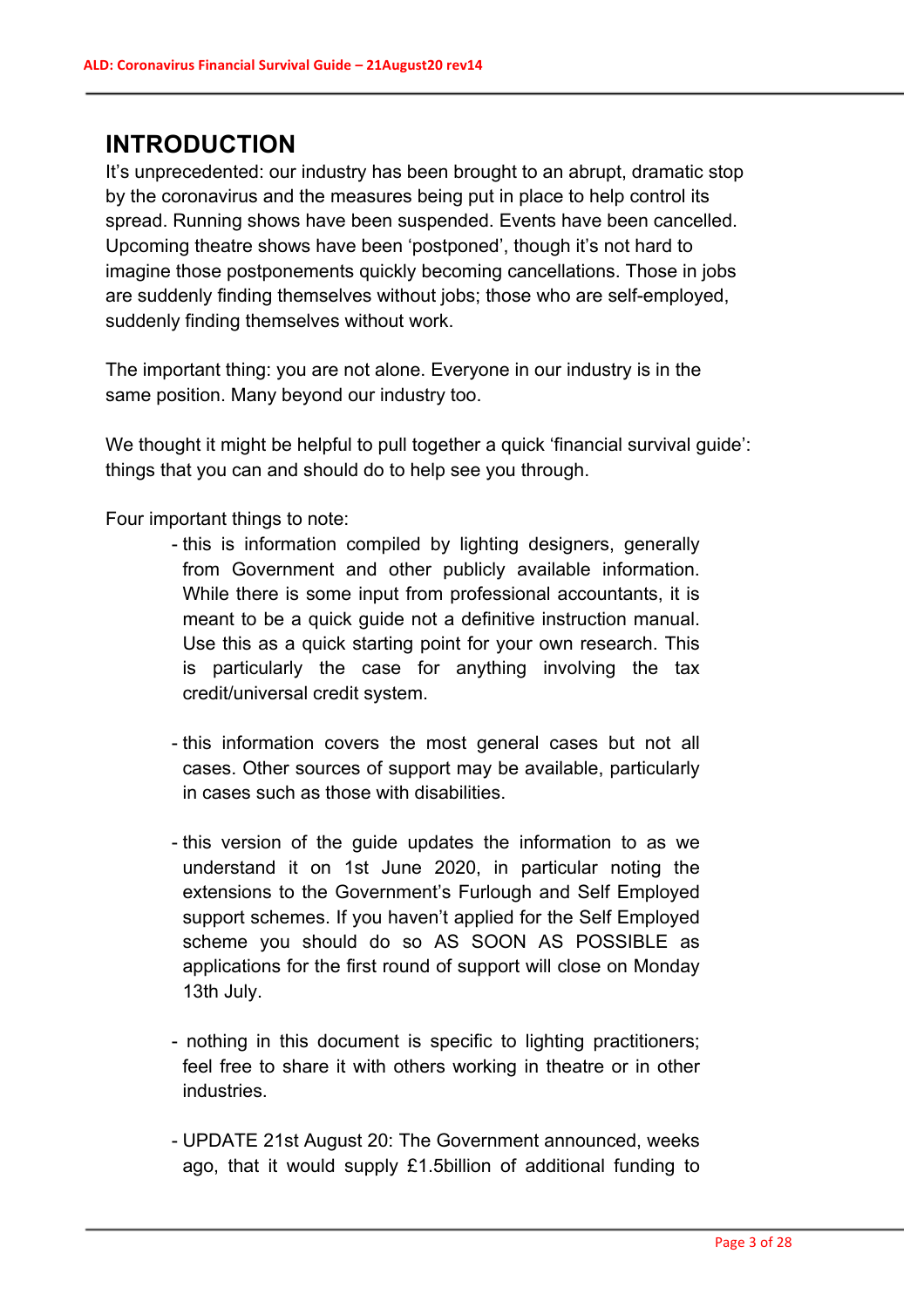support the arts. It has still to clearly define who this money will go to or how they apply for it. The result is that people outside our industry will tell us that the problem of the arts is solved. It's not.

We've attempted to divide this up into the three most common employment categories in our industry. Rather than read the whole thing, you should jump to the section that's most relevant to you:

- those who are or were **employees** ie. who work for a company: go here
- those who are **self-employed** but operate as an employee (and also director) of their own limited company: go here
- those who are **freelance** ie. work for themselves under their own name with no corporate entity around them ('sole trader'): go here
- we have some general advice for protecting your finances here
- and if you just need some useful links: go here

The Government now has a website designed to let people find the support which will be available to them according to their personal circumstances and the way they operate as a business. This site can be found here:

https://www.gov.uk/business-coronavirus-support-finder

In addition, the Department for Digital, Culture, Media & Sport launched a 'Call for Feedback' for those working in the culture and creative industries. The ALD surveyed its members and responded on their behalf. We would hope that this response and the many others like it helped to secure the additional support funding for the Arts.

At the same time PLASA, ABTT, PSA, SOLT and UK Theatre have created a group called #EventsForTheFuture, which is encouraging as many in the industry as possible to contact their MPs outlining their position and the position of the industry as a whole. The group has prepared sample letters for those in different employment categories to use as the basis of your response. They can be found here:

https://www.plasa.org/coronavirus-mp-letter-templates/

Even though the Government has comitted to providing additional funding to the Arts, we would suggest that you do still contact your MP even if you have not yet done so. The Government needs to understand how big our industry is.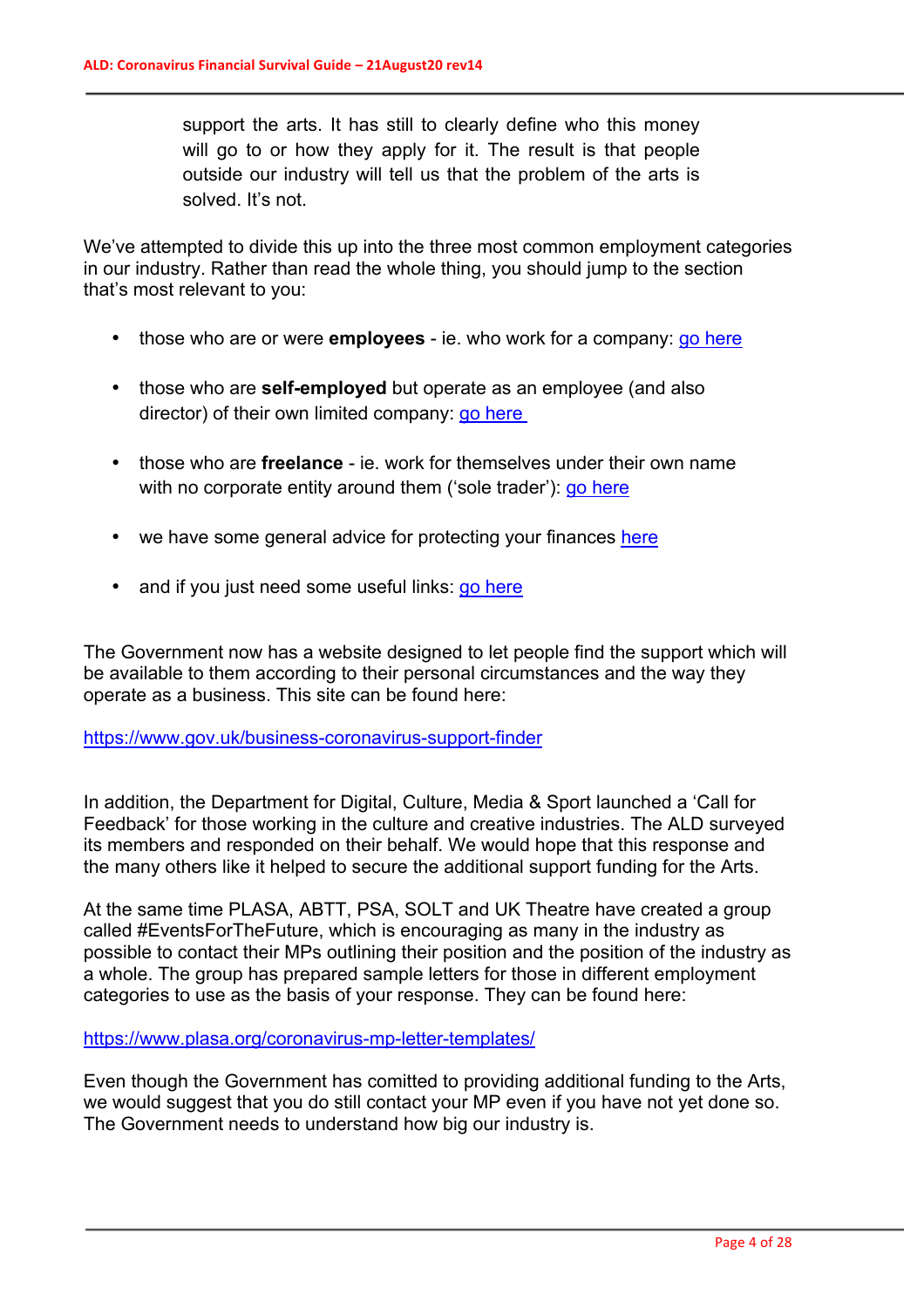# **EMPLOYEES**

#### *SICKNESS*

Statutory Sick Pay (SSP) of £94.25 has always been available to employees of companies. SSP was usually only paid from day 4 of an absence and then for up to 28 weeks. It required you to provide a 'sick note' from your doctor.

These rules have now been changed. SSP is payable from day 1 of Covid-19 sickness that requires you to self-isolate. You do not need to, and should not, visit a doctor to obtain a sick note: you can now obtain an 'isolation note' by visiting NHS 111 Online:

https://111.nhs.uk/

It is also payable if you are staying at home to care for people in your household and have therefore been advised quarantine the whole household. https://www.gov.uk/statutory-sick-pay

This should all be handled by your employer. The Government is currently reimbursing businesses with up to 250 employees for the cost of coronavirusrelated SSP for up to two weeks per employee. This will not help if your employer is making you redundant. This would be a good reason to encourage them to take the Furloughed Worker approach...

# *LOSING YOUR JOB VS FURLOUGHED WORKER*

Companies with no work quickly identified that they could not afford to retain their employees and so started the process of making them redundant.

On Friday 22nd March, the Government announced a new scheme called the 'Coronavirus Job Retention Scheme'. Under this scheme instead of being made redundant you as an employee could be classified as a 'furloughed worker'. The employer could then claim a grant of up to 80% of your salary up to a limit of £2500 per month from the Government, to allow them to continue to pay you; they could pay you the remaining 20% themselves, but do not have to. The scheme is backdated to 1 March 2020 and has been announced as running for three months though with the understanding that it will be extended if necessary. Payments will be subject to the usual tax and other deductions.

Originally the scheme covered the months of March, April and May. On 29th May, the Government announced that the scheme would be extended through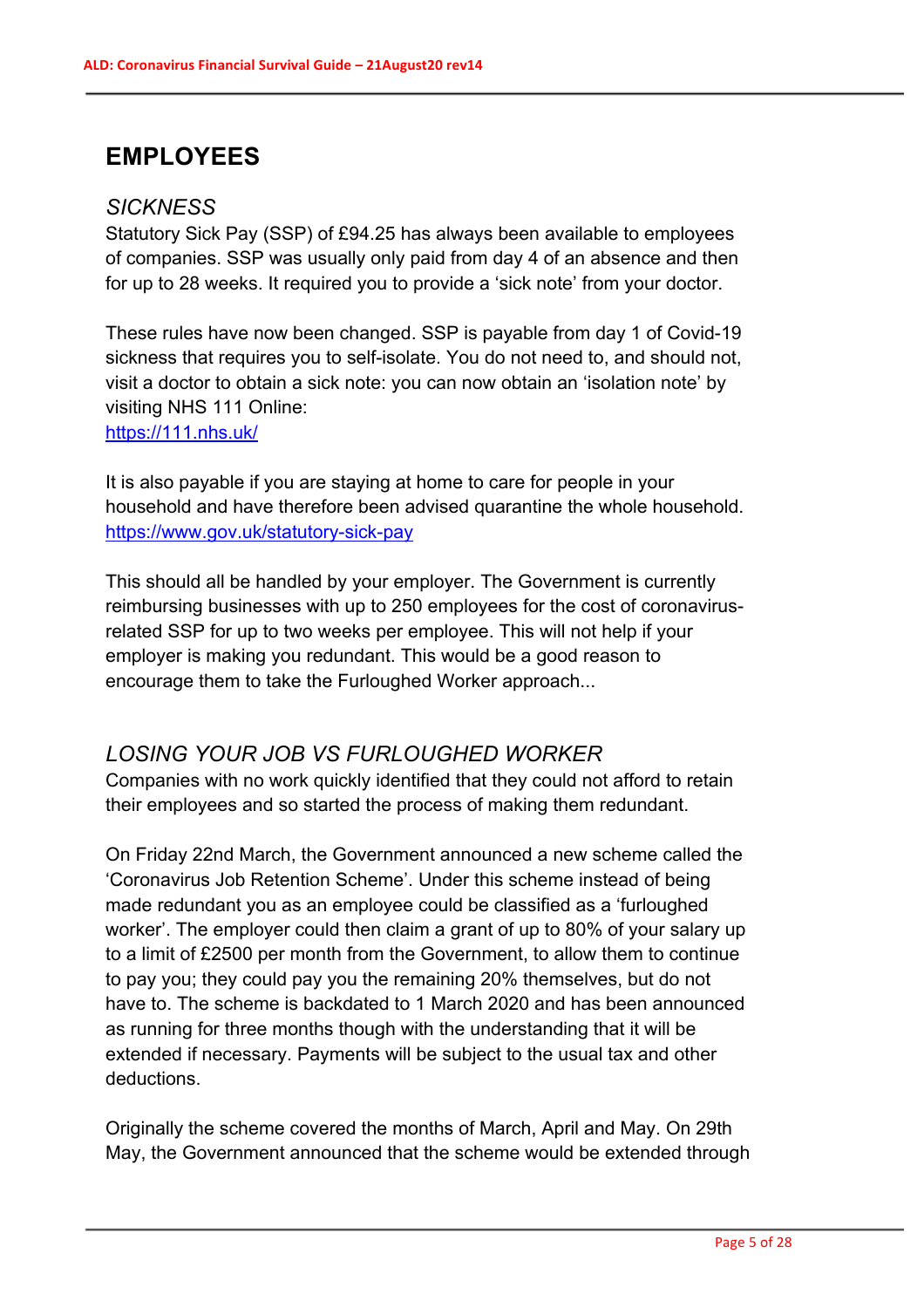to the end of October, though with some changes to the way the support is funded and to the Furlough conditions.

It is up to employers to decide whether to take this approach, though one would expect most of them will want to in order to preserve their workforce so as to be 'ready to go' on the other side of the coronavirus shut-down. You should talk to your employer to see if they want to take this approach.

The Government notes that 'to qualify for this scheme, you should not undertake work for (that company) while you are furloughed'. This will no doubt disappoint employers who might want to keep using you during this time (for example, in tidying up a warehouse to be ready for future business) but would help to encourage social distancing. *UPDATE 31March20:* While there seems to be nothing in the guidance to say you can't take another job while furloughed, the indication is that you are not allowed to do this, though you can volunteer for projects.

The Government later clarified that "the scheme also covers employees who were made redundant since 28 February 2020 if they are re-hired by their employee."

*UPDATE 1June20:* As noted, the Government has now extended the scheme through to the end of October. These changes begin from August 2020. If you have been placed on the Furlough scheme the details of how much you receive should not change from your perspective - you will continue to receive 80% of your salary up to a limit of £2500/month (your employer can choose to top this up to the full salary, but they can change their mind about this at any time). From your employer's perspective things do change slightly because the ratio of what the Government pays to what your employer pay shifts. In return you will be able to do some work for your employer part time. The ratios change slightly each month during August, September and October.

Note also that the scheme closed to new appliscants on 10th June 2020; if you hadn't been furloughed by then you can"t be furloughed moving forwards.

https://www.gov.uk/guidance/claim-for-wage-costs-through-the-coronavirusjob-retention-scheme https://www.moneysavingexpert.com/news/2020/05/government-announcesfurlough-scheme-changes---what-you-need-to-/

*UPDATE 10July:* The Government has now announced that they will pay employers £1000 for each employee returned from furlough and still working for the company early next year, to encourage businesses to retain employees.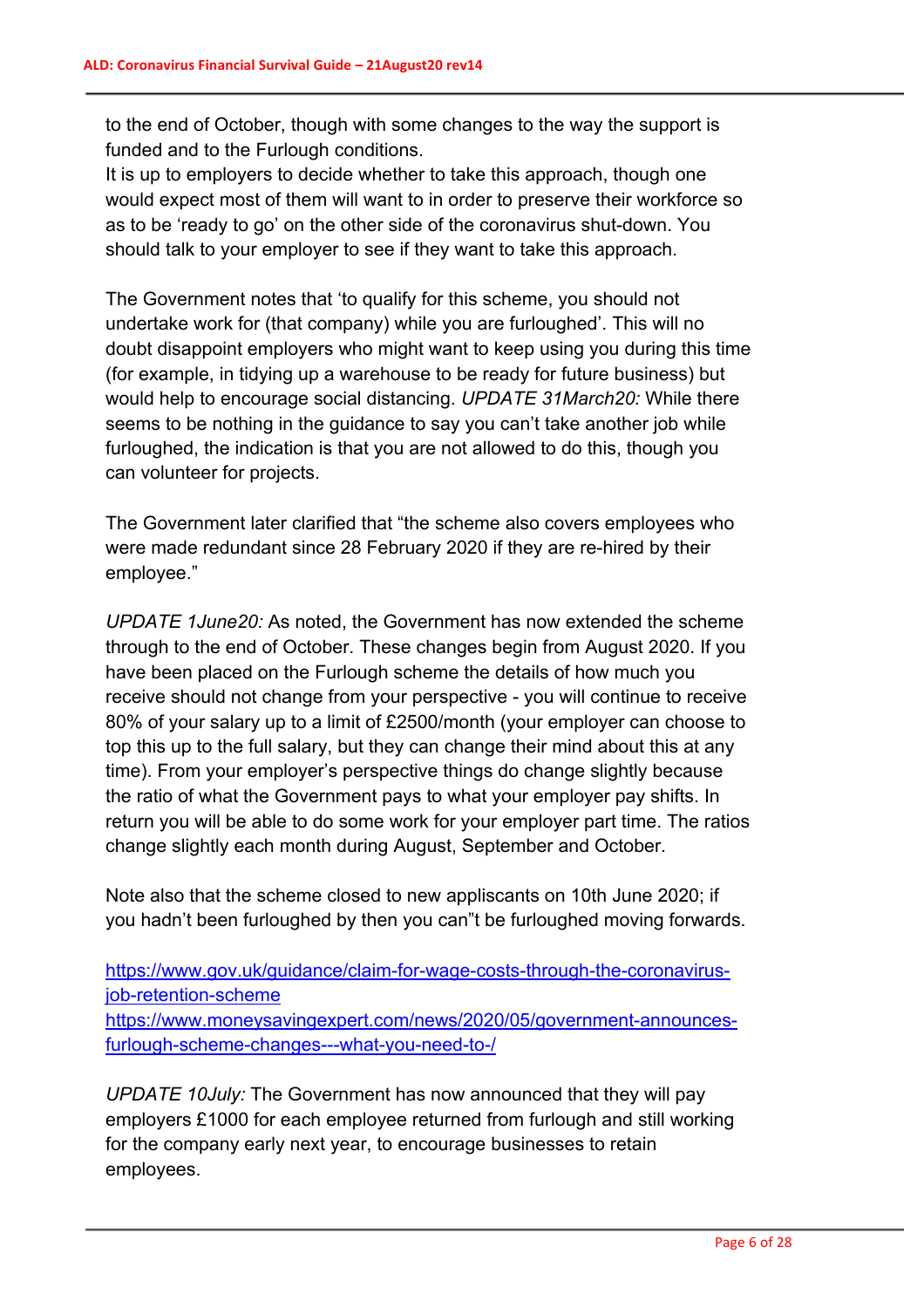# *UNIVERSAL CREDIT*

If you lose your job or become a furloughed worker where your income is reduced, you can sign up for Universal Credit. This is the Government's redesign of the welfare system that attempts to bring many different support systems (such as jobseekers' allowance, child tax credit, house benefit, income support and more) together into one system. You can check if you are eligible and then sign-up online here:

https://www.gov.uk/universal-credit

Traditionally new claimants have had to attend an interview with a Work Coach at a local Job Centre. This requirement is being waived currently, though there may be a requirement for a telephone interview. UPDATE 9April20: The Government has now scrapped the requirement for applicants to telephone benefit staff; instead benefit staff will call you if necessary, as reported here:

https://www.theguardian.com/politics/live/2020/apr/09/uk-coronavirus-livelockdown-extended-boris-johnson-in-hospital-covid-19-latest-updates#block-5e8f52828f085c6b5b9baa00

Payments vary depending on age and circumstance but for a single person over 25 years of age is £317.82 a month, plus about £231 per child for up to two children, plus possibly some support for housing costs. The Government is indicating that these rates will be increased from 8th April 2020, to £409.89 for a single person over 25. Universal Credit is paid monthly. It has usually taken 5 weeks to receive a first payment but there are indications that payments to new recipients are currently being fast-tracked with payments of up to a month's advance being received very quickly.

The key limitation: you can only receive Universal Credit if you (and your partner jointly, if you have a partner) have £16,000 or less in savings. For any savings between £6000 and £16,000 the amount paid will be proportionally reduced by £4.35 for every £250 you have. Your partner's earnings will also be assessed in the Universal Credit calculation.

You should also be careful if you still receive payments under the older tax credits system which have not yet transitioned to the new Universal Credit system since the new system may not be to your benefit. https://www.equity.org.uk/media/3992/uc-briefing-sheet-2020\_-current.pdf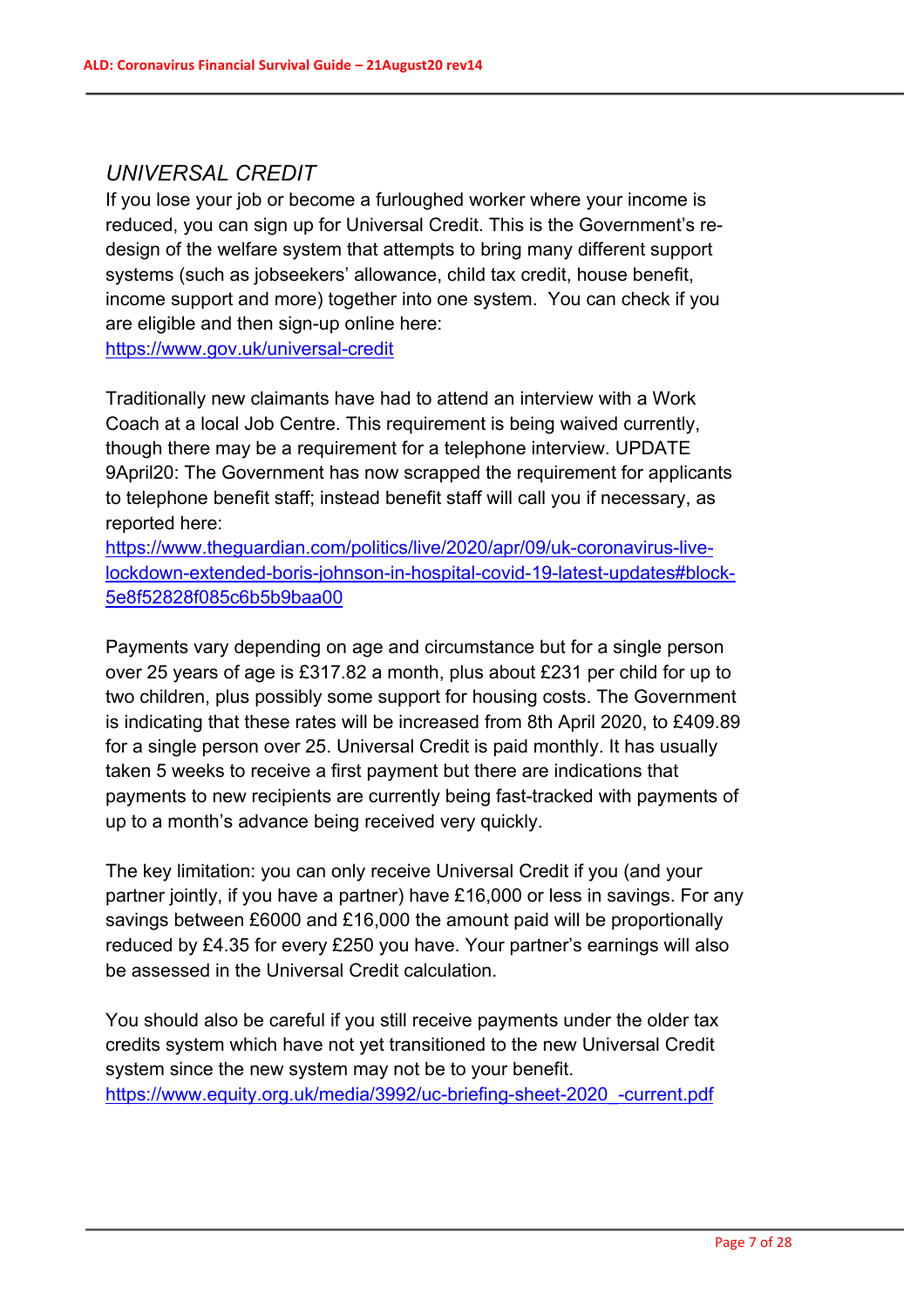## *NEW STYLE JOBSEEKER'S ALLOWANCE*

If you are now unemployed or working less than 16 hours a week, you should also investigate the New Style Jobseeker's Allowance (JSA).

To be eligible for this you must have been credited with enough Class 1 National Insurance (NI) contributions in the last two years. Unlike Universal Credit, there is no limit based on your savings. You may be able to claim both New Style JSA and Universal Credit. You can claim New Style JSA for up to 182 days.

Application for New Style JSA is online; again there is usually a requirement for an in-person interview, but this is being replaced with telephone interviews at the moment.

https://www.gov.uk/how-to-claim-new-style-jsa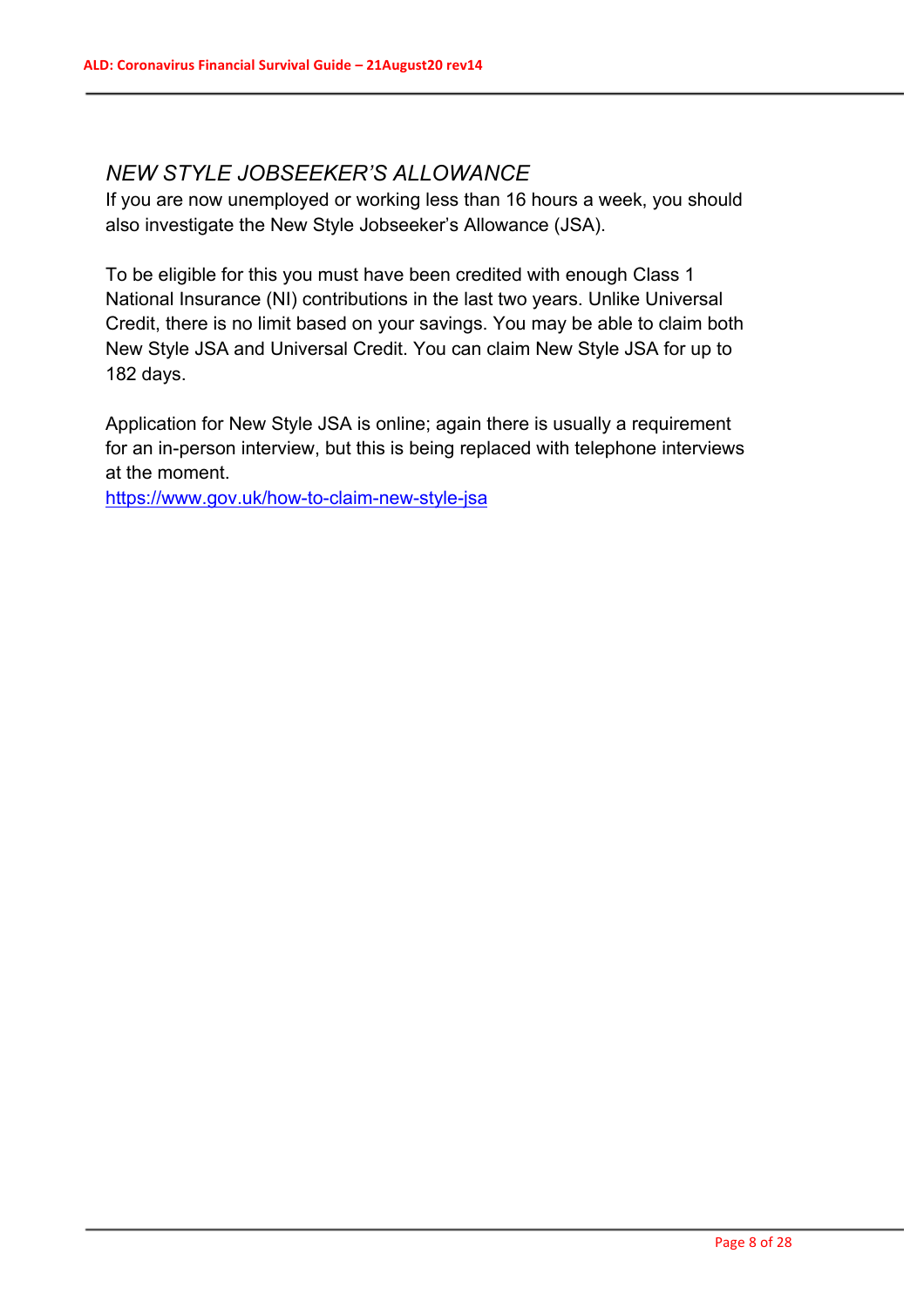# **SELF EMPLOYED IN YOUR OWN LIMITED COMPANY**

### *SICKNESS*

The Government has announced that it will cover the cost of up to 2 week's of Statutory Sick Pay (SSP) per eligible employee who has been off work because of Covid-19, for any company with less than 250 employees as at 28th February 2020.

You should therefore be able to pay yourself (and other employees) the £94.25 per week SSP if you are unwell through Coronavirus and reclaim this cost from the Government. The time starts from day 1 of your sickness, and you do not require (and should not go get) a 'sick note' from a doctor - instead you can obtain an 'isolation note' by visiting NHS111 Online: https://111.nhs.uk/isolation-note/

It is also payable if you are staying at home to care for people in your household and have therefore been advised quarantine the whole household.

Note that as of 28 April 2020 the repayment scheme from Government to companies is up and does seem to be operating smoothly. https://www.gov.uk/Government/publications/guidance-to-employers-andbusinesses-about-covid-19/covid-19-support-for-businesses#support-forbusinesses-through-the-coronavirus-job-retention-scheme

# *FURLOUGHED WORKER*

Those who are employed through their own limited companies, as a director of that company, are able to Furlough themselves. Whereas most employees cannot do any work for a company while Furloughed under this scheme, directors are allowed to continue to administer the company.

This means that people in ths position should be able to claim the grant of 80% of their salary to a limit of £2500/month for three months, from 1 March 2020 in the first instance, as for employees.

Note however that these payments are based on a PAYE salary, whereas those employing themselves through their own limited companies often pay themselves largely in dividends, with a smaller salary that usually sits just under the annual tax allowance. Grants made under this scheme will be calculated based on the PAYE salary, NOT any payments made through dividends. You must have been on a PAYE payroll on or before 28 February 2020, and have a UK bank account.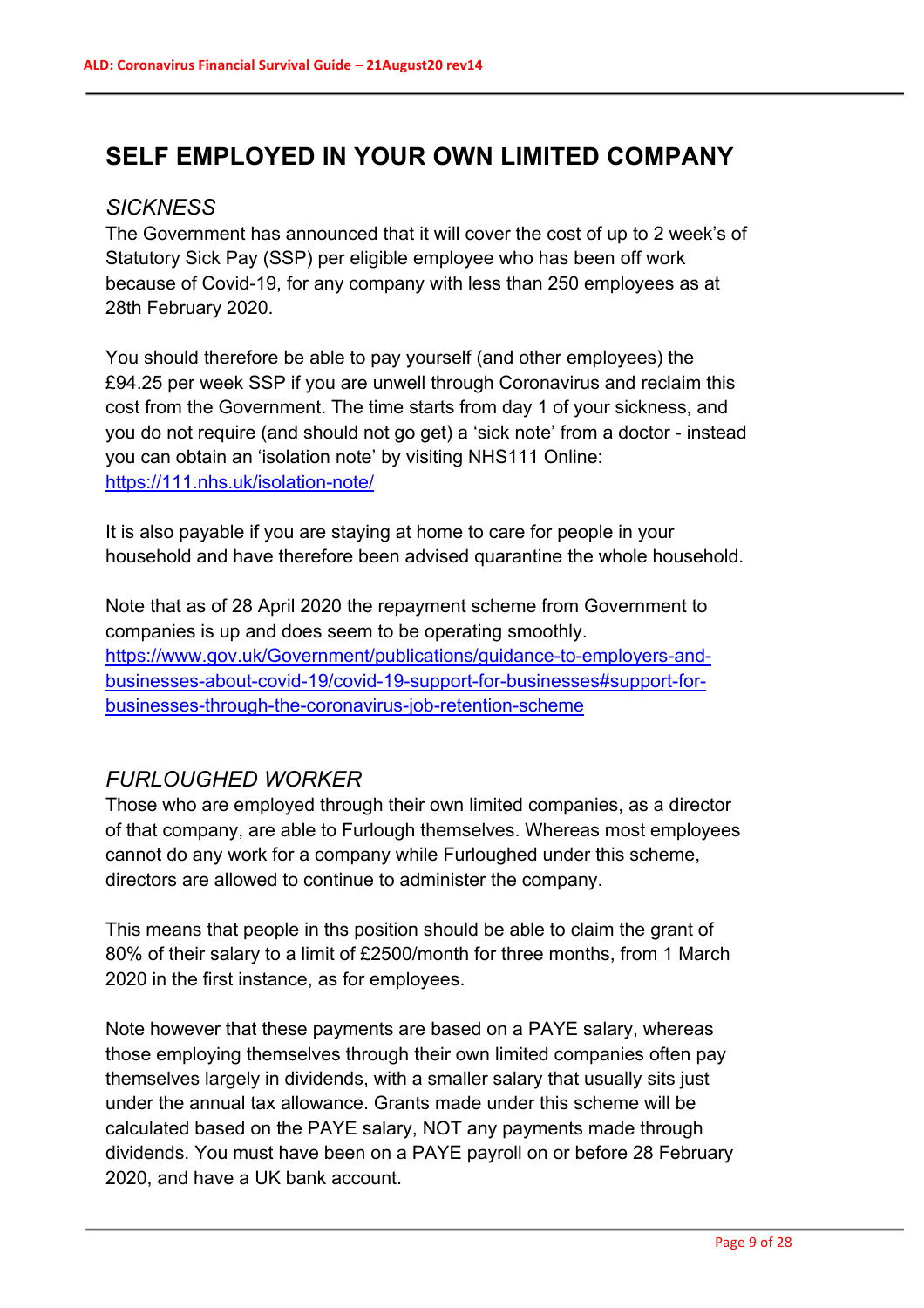If grants are allowed to be made to company directors it will be the salary figure that is used to calculate the eligible amount.

https://www.gov.uk/Government/publications/guidance-to-employers-andbusinesses-about-covid-19/covid-19-support-for-businesses#support-forbusinesses-through-the-coronavirus-job-retention-scheme

https://www.theguardian.com/world/2020/mar/26/coronavirus-supportpackage-for-uk-self-employed-how-does-it-work

*UPDATE 1June20:* The Government has now extended the scheme through to the end of October. These changes begin from August 2020. The details of how much you can receive as an employee are unchanged (80% of your PAYE salary up to a limit of £2500/month). However the proportion of how much the Government pays vs how much the employer has to contribute will change slightly in each of August, September and October, with the Government reducing its contribution from 80% of salary to 60%. The scheme will end on 31 October 2020.

The scheme closed to new entrances on 10th June 2020; if you havd't furloughed yourself by then you won't be able to be furloughed moving forwards.

https://www.moneysavingexpert.com/news/2020/05/government-announcesfurlough-scheme-changes---what-you-need-to-/

## *TAX DEFERAL*

The Government is deferring the next tax payment, due on 31st July 2020, for those who complete self-assessment tax returns. Note that this payment is still required, but will not be due until 31st January 2021. At the moment the separate payment due on 31st January 2021 will also still be due on that date. However, since your income (and so tax bill) at that point is likely to be much lower you should have a lower payment then and also a lower advance payment to make for the next year (or you will be able to ask to reduce your payments on account).

You can, if you want, still make the payment on 31st July 2020. This will protect you from accidentally spending the money before January. But it would perhaps be wiser to find the highest interest paying account you can and store the money there earning interest for six months, though rates for these accounts will generally be very low because of the Bank of England's coronavirus-related interest rate reductions. Having this money accessible may be useful if the shutdown continues for an extended time.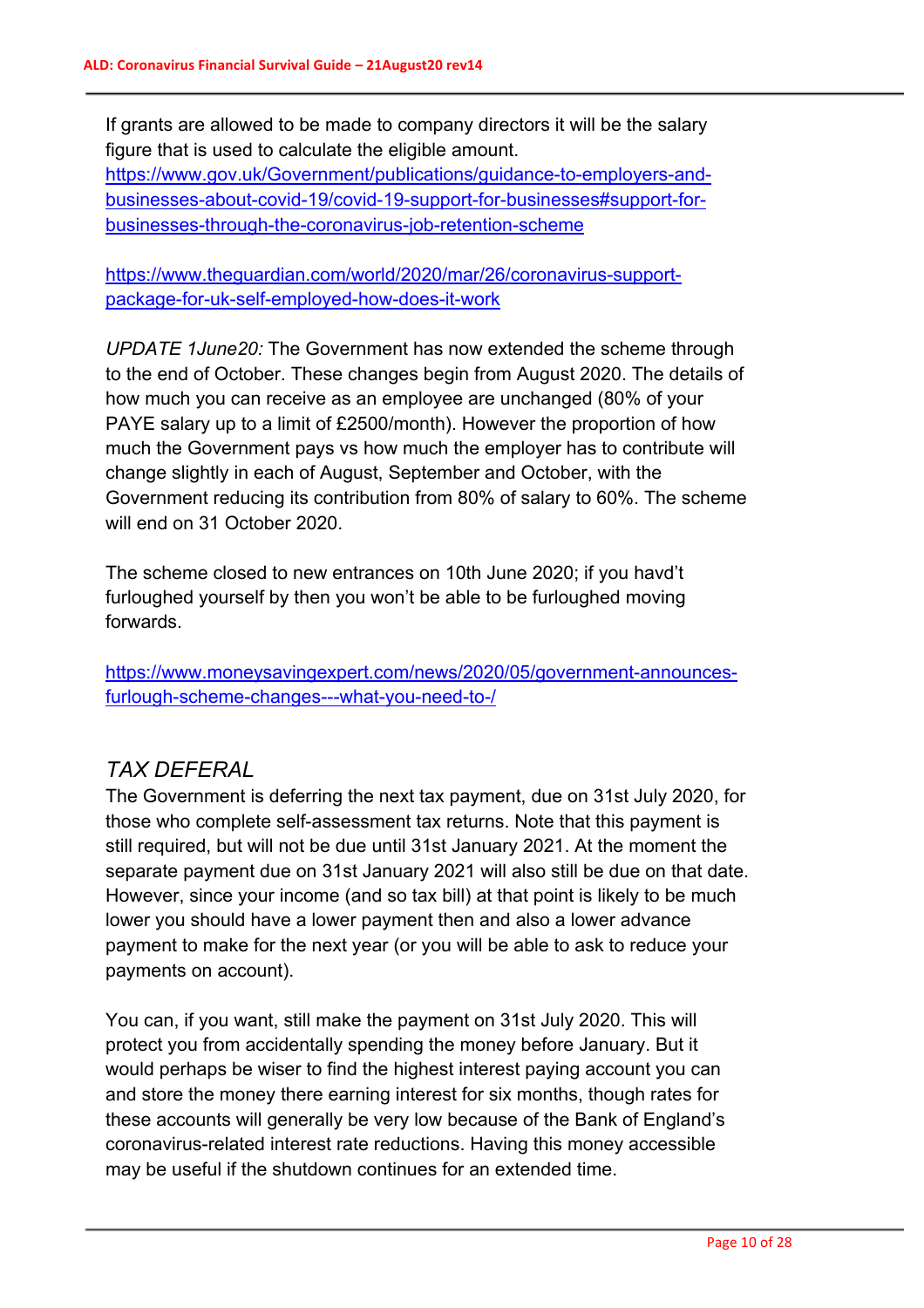If you are already behind on your tax payments, you should investigate the HMRC's Time to Pay service, which can make special arrangements to help with or catch up on payments. The dedicated Time to Pay service is on 0800 0159 559. Accountants have noted that clients who have used this service have already been granted three-month payment holidays. https://www.gov.uk/Government/publications/guidance-to-employers-andbusinesses-about-covid-19/covid-19-support-for-businesses#support-forbusinesses-through-the-coronavirus-job-retention-scheme

#### *VAT DEFERAL*

If your company is VAT registered, the Government has deferred all VAT payments until the end of June. While these VAT remains due, being able to defer payment should help with your cash flow in the short term.

## *BUSINESS INTERRUPTION LOAN SCHEME*

The Government is setting up a loan scheme, with loans of up to £5milion available to small businesses, with the Government providing lenders with a guarantee of 80% of each loan and covering the first 12 months of interest payments. These loans will be offered through existing banks and other finance providers, starting from 23rd March 2020.

https://www.british-business-bank.co.uk/ourpartners/coronavirus-businessinterruption-loan-scheme-cbils/

*Update 28April20:* The Government has also just announced an additional 'bounce back' loan scheme for small businesses, designed to be more immediately and easily accessible. The loan can be for up to 25% of your turnover for the last year, up to a maximum of £50,000. The interest costs for the loan are paid for the Government by the first year, and you can re-pay the loan at any time without penalty. Since it seems likely that theatre will be late at returning to work, and since this scheme could of course be withdrawn at any time, it arguably makes sense to apply for one of these loans now, to the maximum amount allowable, even if you don't need it now. Put the money in an interest-earning account. If you need it, you have it. If you don't, pay it back in a year's time having earnt a little interest on it. Information about these loans can be found here:

https://www.gov.uk/government/news/small-businesses-boosted-by-bounceback-loans?fbclid=IwAR35f5iSe8i6I1Tu4TaLgLFOZa0\_Jj-JFpxQ0B09PFvryS1wrfA4NZiw0dA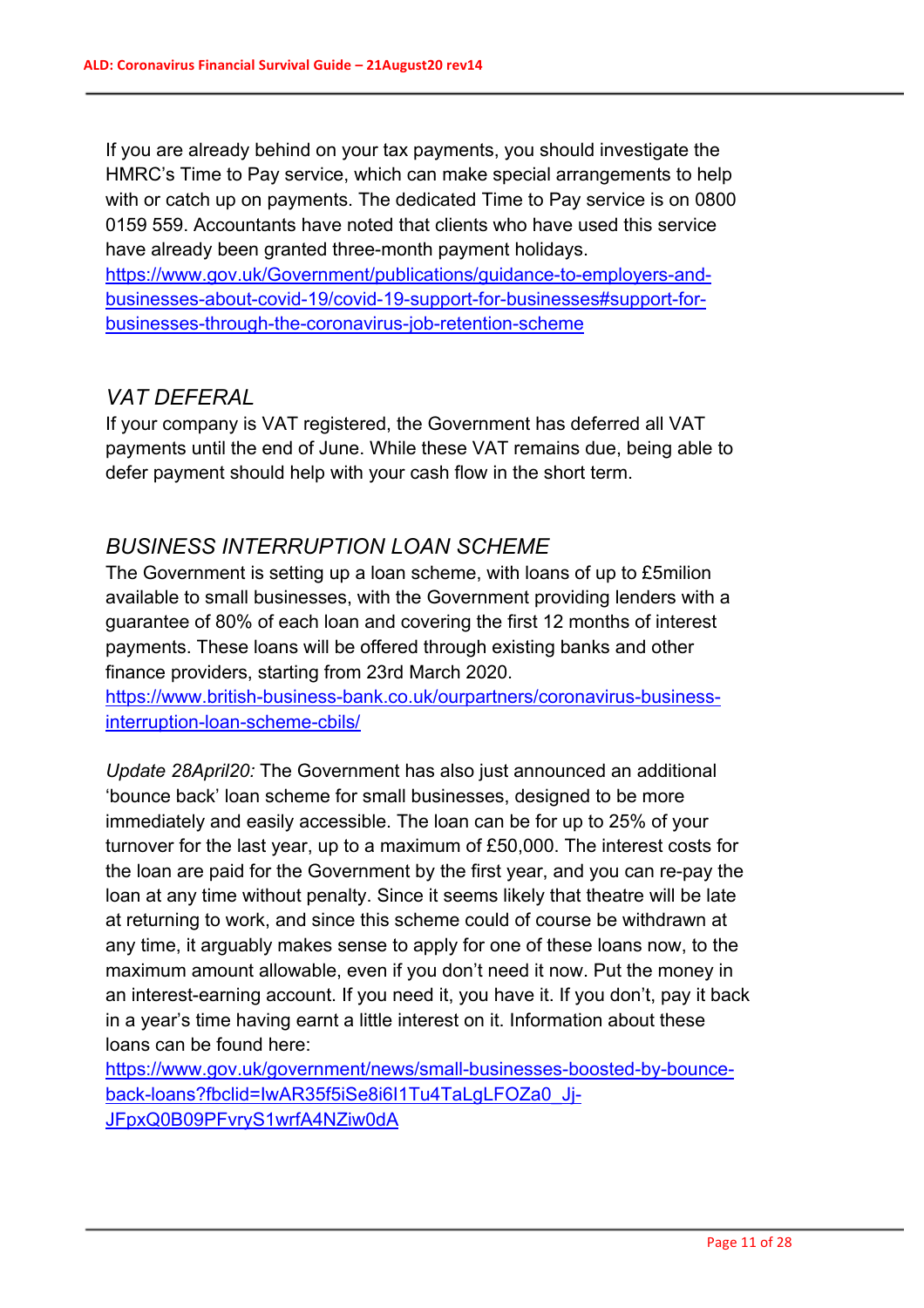## *BUSINESS RATES / CASH GRANT*

If you have business premises on which you pay business rates, the Government is introducing various schemes to reduce or remove business rates for this year. You should check these with your local council.

The Government has also promised £10,000 cash grants to the 'smallest businesses', defined as those that pay little or no business rates and are eligible for small business rate relief or rural rate relief, to be administered by local authorities. Details for these grants is promised soon. https://www.gov.uk/Government/news/coronavirus-covid-19-guidance-foremployees-employers-and-businesses

# *UNIVERSAL CREDIT*

If your income is dramatically reduced, you may be able to sign up for Universal Credit. This is the Government's re-design of the welfare system that attempts to bring many different support systems (such as jobseekers allowance, child tax credit, house benefit, income support and more) together into one system. You can check your eligibility and then sign-up online here: https://www.gov.uk/universal-credit

Traditionally new claimants have had to attend an interview with a Work Coach at a local JobCentre. This requirement is being waived at the moment, though there may be a requirement for a telephone interview. UPDATE 9April20: The Government has now scrapped the requirement for applicants to telephone benefit staff; instead benefit staff will call you if necessary, as reported here:

https://www.theguardian.com/politics/live/2020/apr/09/uk-coronavirus-livelockdown-extended-boris-johnson-in-hospital-covid-19-latest-updates#block-5e8f52828f085c6b5b9baa00

Payments vary depending on age and circumstance but for a single person over 25 years of age is £317.82 a month, plus about £231 per child for up to two children, plus possibly some support for housing costs. The Government is indicating that these rates will be increased from 8th April 2020. Universal Credit is paid monthly. It has usually taken 5 weeks to receive a first payment but there are indications that payments to new recipients are currently being fast-tracked with payments of up to a month's advance being received quickly.

The key limitation: you can only receive Universal Credit if you (and your partner jointly, if you have a partner) have £16,000 or less in savings. For any savings between £6000 and £16,000 the amount paid will be proportionally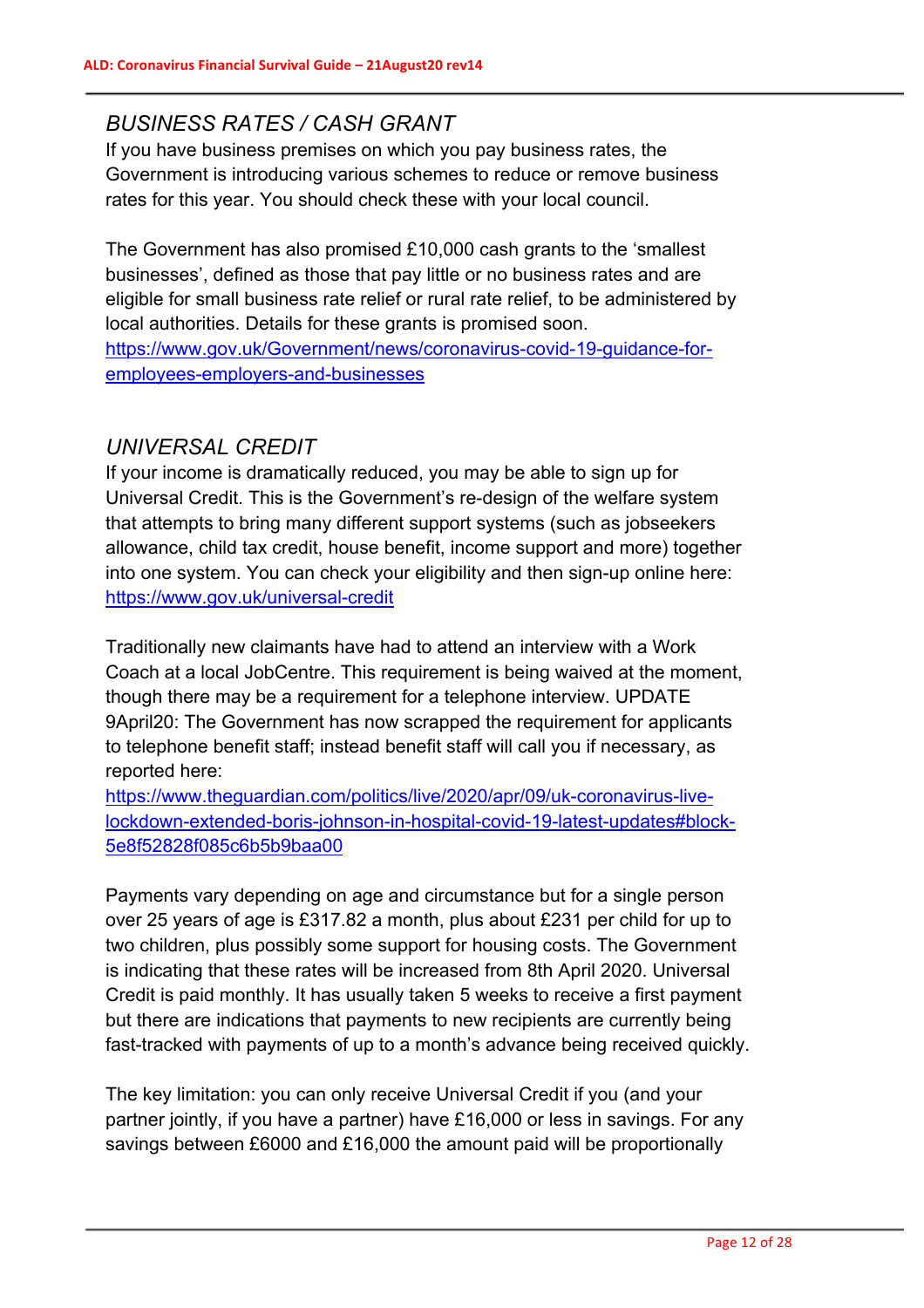reduced by £4.35 for every £250 you have. Your partner's earnings will also be taken into account in the Universal Credit calculation.

### *NEW STYLE JOBSEEKER'S ALLOWANCE*

While you will not want to make yourself unemployed from your own company, if you can demonstrate that you are now working less than 16 hours a week, you should also investigate the New Style Jobseeker's Allowance (JSA).

To be eligible for this you have to have been credited with enough Class 1 National Insurance (NI) contributions in the last two years. Whether you have achieved this will depend on the way you have structured payments from your company. Unlike Universal Credit, there is no limit based on your savings. You may be able to claim both New Style JSA and Universal Credit. You can claim New Style JSA for up to 182 days.

Application for New Style JSA is online; the usual requirement for an inpersion interview has been replaced with telephone interviews for now. https://www.gov.uk/guidance/new-style-jobseekers-allowance

## *IR35*

IR35 is the reform the Government has been trying to implement to stop companies employing individuals through 'shell' companies (ie. employing a worker by paying the worker's own limited company, which then pays the worker), to remove the tax/national insurance benefits the worker can achieve when employed in this way. It was covered by Stuart Porter in the most recent issue of *Focus*. These changes were due to come in to force on 6th April 2020.

https://www.ald.org.uk/system/files/focus-pdfs/eFocus%20Feb-Mar20.pdf

A 'bright side' of all this, if there can be such a thing, is that the IR35 tax reforms have been postponed by a year to 6 April 2021 - though the Government is insisting they will still go ahead then, and you should continue to prepare for them.

https://www.contractorcalculator.co.uk/ir35\_breaking\_Government\_announce s\_delay\_558310\_news.aspx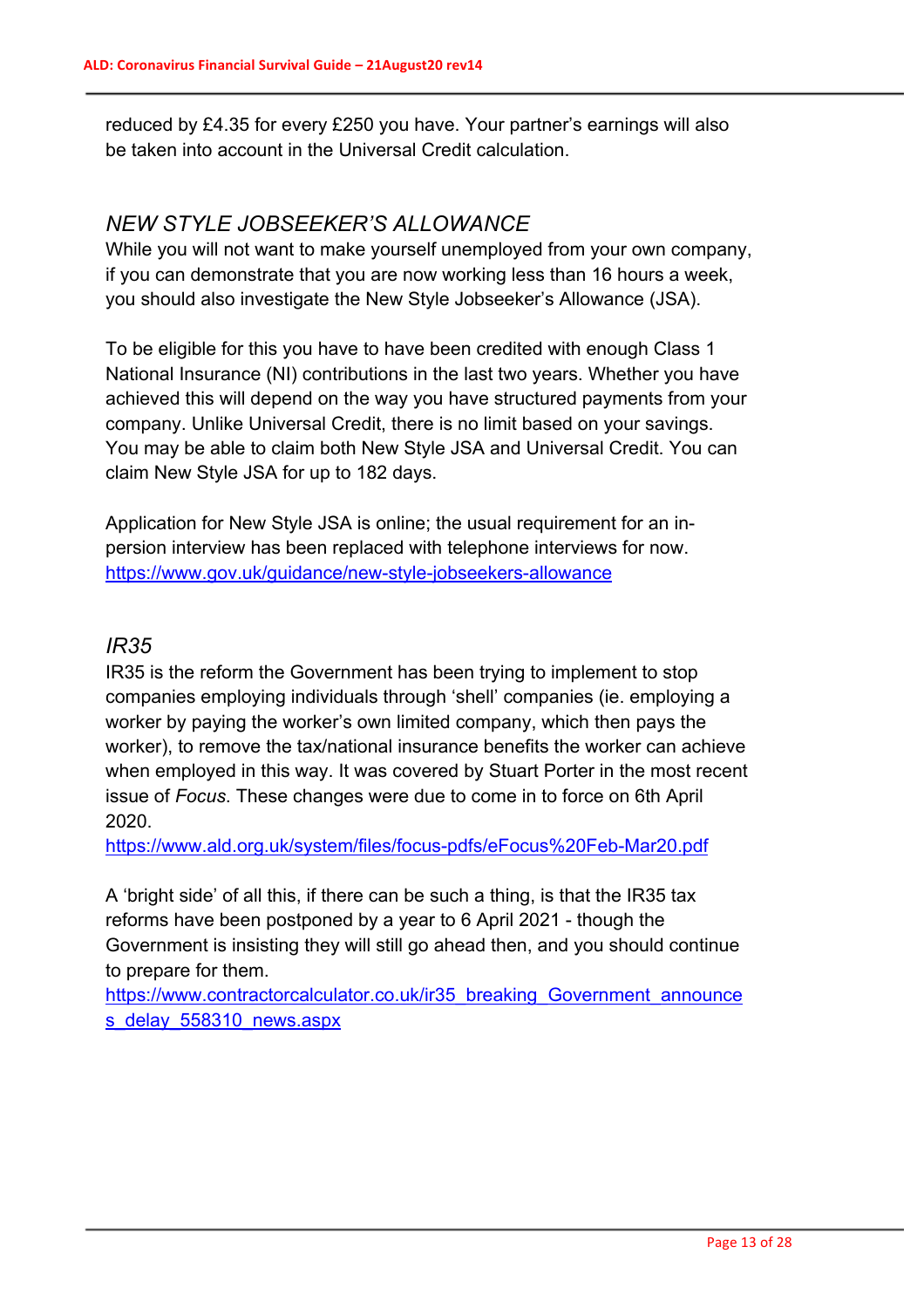# **FREELANCE SELF-EMPLOYED**

## *SICKNESS*

Freelance self-employed workers have never been eligible for Statutory Sick Pay (SSP).

This continues to be the case, but freelancers affected by Covid-19 should now be eligibile for 'New Style Employment and Support Allowance' (ESA). As long as you have paid your class 2 self-employed National Insurance (NI) contributions over the last 2-3 years you should be eligible for this regardless of any savings you have or any earnings your partner makes. If you are over 25 years of age the payment is £73.10 per week, paid fortnightly.

The point at which you can claim ESA is day 1 of your sickness, or when you are told to stay at home (for example, if caring for someone else affected by Covid-19 where you are then told to quarantine the whole household). You do not require (and should not go get) a 'sick note' from a doctor - instead you can obtain an 'isolation note' by visiting NHS111 Online: https://111.nhs.uk/isolation-note/

Unfortunately it appears that you cannot apply for the ESA online; instead you must download the form and fill it in. Normally you would then have to call to arrange a 'new claim appointment' at your local Job Centre - a face to face interview. These are suspended for now; it is likely you will be asked to take part in a telephone interview instead. It is being reported that there are very long (multiple hour) wait times on the Universal Credit telephone numbers, but that people are getting through eventually. The seven day waiting period for new ESA claimants has also been suspended for those affected by coronavirus.

While this payment is less than the £94.25 weekly Statutory Sick Pay payment, you may be able to claim Universal Credit as well, and it seems that you can start claims for both at the same time. https://www.gov.uk/guidance/new-style-employment-and-support-allowance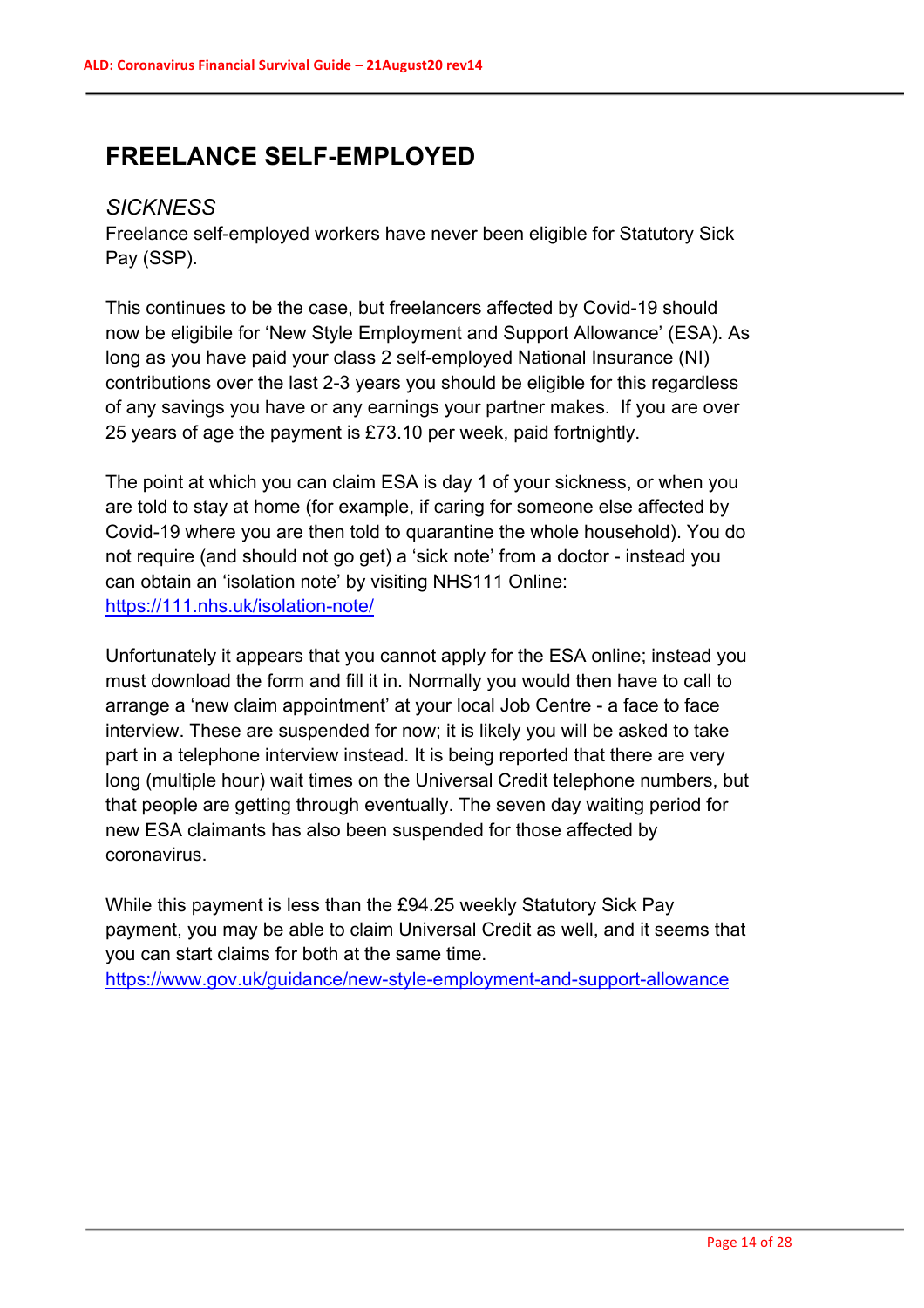# *GOVERNMENT SUPPORT FOR THE SELF-EMPLOYED (updated 21st August 2020)*

The Government also has a support scheme for the self-employed (sole traders/freelancers) very like that it offers for Furloughed employees.

There is a link to a Government page which will tell you whether the Government think you are able to claim on this scheme: https://www.tax.service.gov.uk/self-employment-support/enter-uniquetaxpayer-reference

https://www.moneysavingexpert.com/news/2020/04/self-employed-helpcoronavirus/#secondgrant

The original version of the scheme covered three months (March, April and May). It offered a direct cash grant of 80% of your average monthly profit up to a maximum of £7500. Applications for this grant are now closed.

On May 29th it was announced that the scheme would be extended for a further three months (June, July and August), though at a slightly reduced rate (70% of your average monthly profit up to a limit of £6750). Applications for this second grand opened on August 17th, though you may be sent a different date to apply by HMRC. You must complete your application by October 19th. As before, application is through the HMRC website. If the Government believes you are eligibile you should receive an email telling you so with a link to apply.

The scheme is available to those with a trading profit of £50,000 or less in the 2018-2019 tax year, or an average trading profit of £50,000 or less across the 2016/17, 2017/18 and 2018/19 tax years, where more than half of income has come from self-employment.

The scheme is open to those already in self-employment, judged as being those who have submitted a self-assessment tax return as self-employed for the 2018/2019 tax year. That return was due on 31st January 2020. The Government allowed those who did not submit their return on time four weeks from 26th March 2020 to submit this return.

Other details of the scheme are:

- the amount paid is based on a monthly average, averaged across trading profit across three year's tax returns. If three years of returns are not available (ie. for those who have only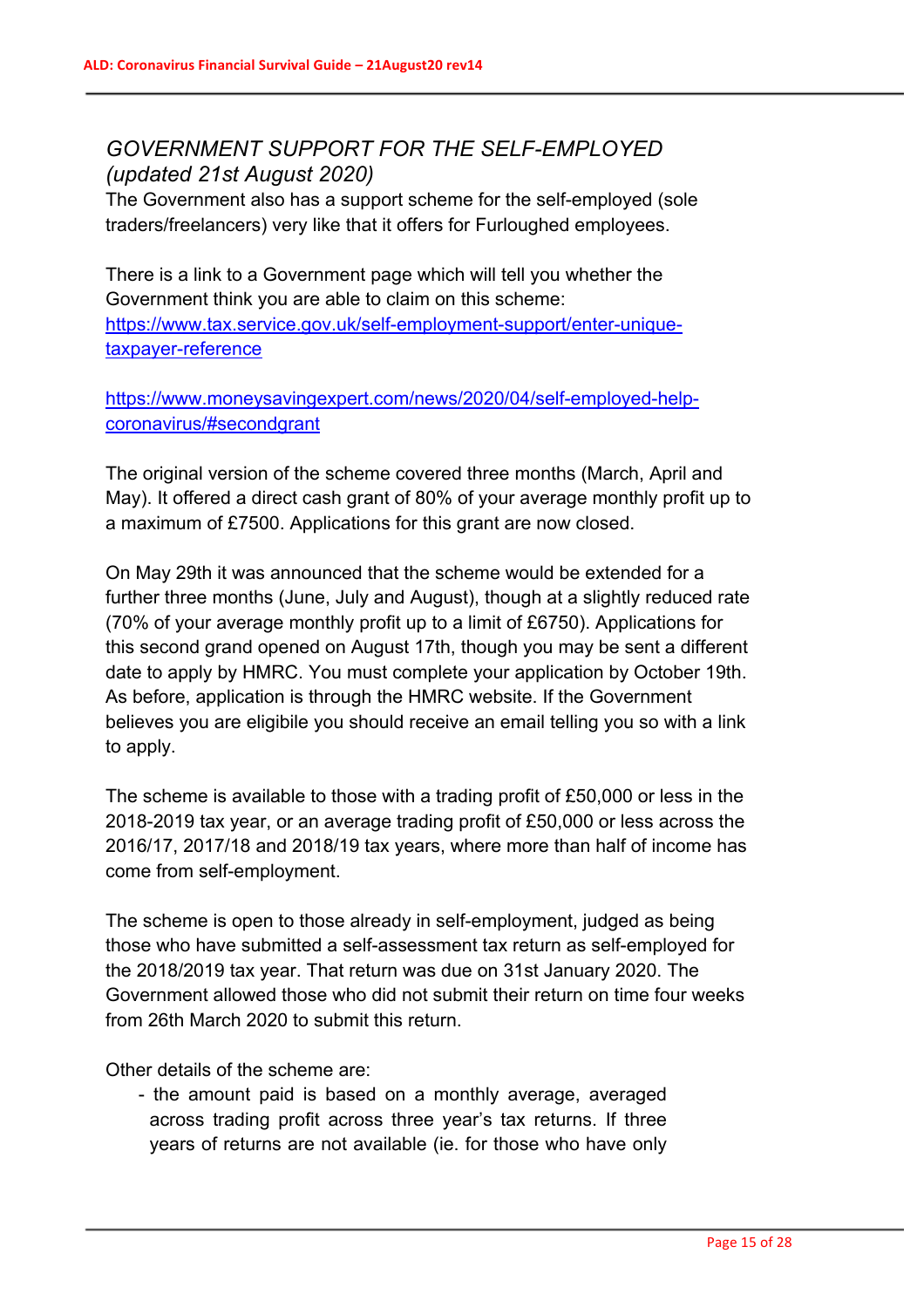become self-employed in the last one or two years) the amount will be based on the data available.

- 80% of that average amount is payable, up to a maximum of £2500/month (so £7500 total). For the second set of three months this will reduce to 70% and a maximum of £2250/month (so £6750 total).
- it will only be available to those who have an average trading profit of £50,000 or less per year across the last three years. This scheme is not available to those with an average trading profit above that amount - even £50,000.01 means you will get nothing. Despite much campaigning from many organisations and a number of petitions all pointing out how different is from the Furloughed Workers scheme, which has no such upper limit, this continues to be the case for the second round of this scheme.
- money for the first round is paid in a single lump sum, and money for the second round will probably be handled in the same way.
- applications for the first round opened in May, with payments received by bank transfer a few days after completing the application. Applications for the second round are expected to open in August.
- this is a grant. The payment received will be taxable and count for National Insurance.
- the previously announced deferral of the next tax payment remains in place, so the next payment is not due until 31 Jan 2021.
- if you have work, you can continue to work while claiming this grant (this is different from furloughed workers, who can't do any work for their usual employer while furloughed).
- the self-employed can continue to apply for Universal Credit. Presumably any amount received under this scheme will reduce the amount you qualify for under Universal Credit, however.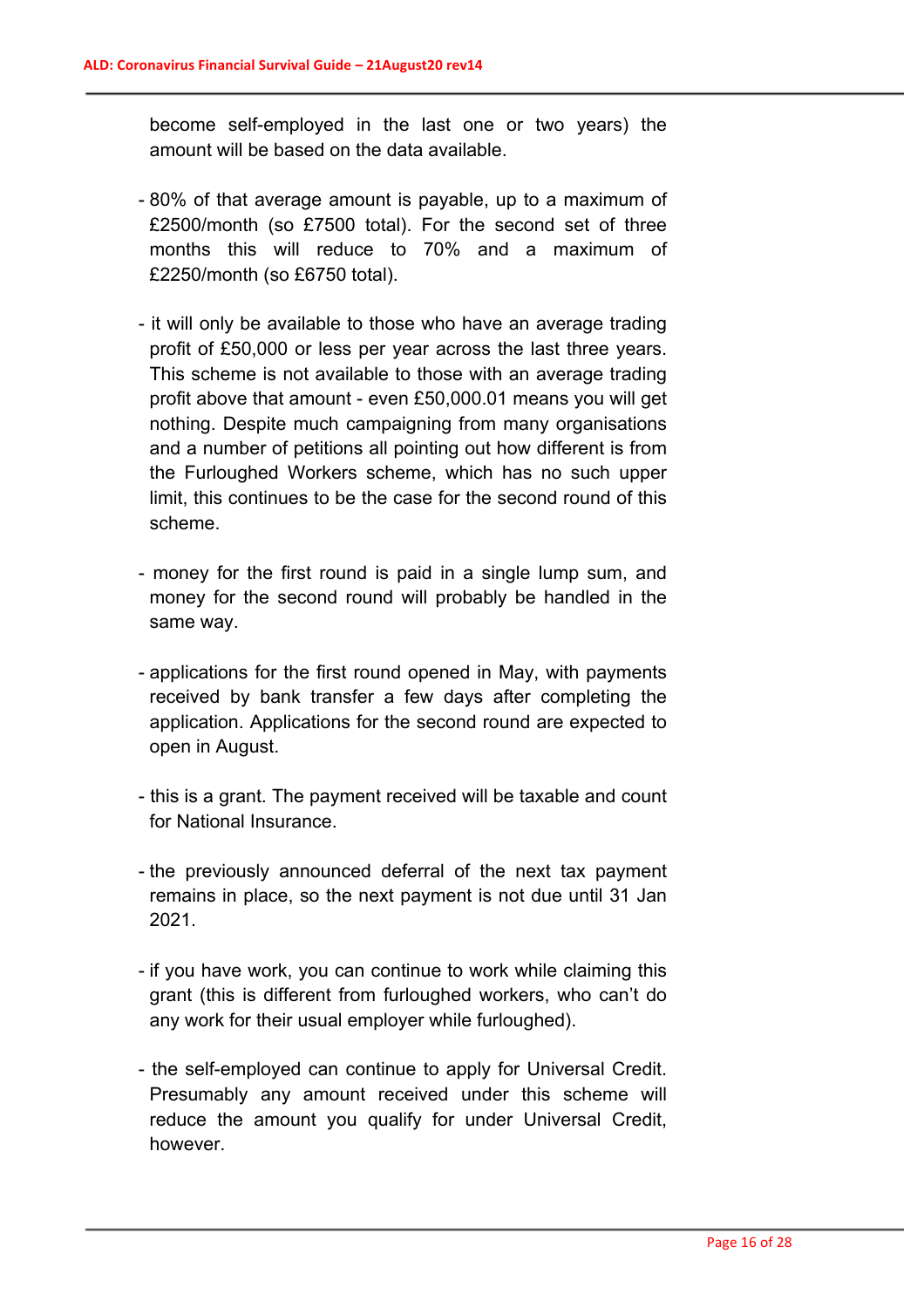- the self-employed can also take advantage of the alreadyannounced Business Interruption Loan scheme and the newer Small Business Bounce Back Loan (though it is being noted that some banks are asking for possessions such as houses to be assigned as collateral to large loans under the first scheme, and that some banks are insisting you have a seperate business account to qualify for the second scheme, though most seem to open these accounts quickly if required.
- The application process for the Bounce Back Loan scheme, which offers up to 25% of annual turnover to a maximum of £50,000 seems relatively painless and a high success rate is being reported - the Banks are effectively being paid interest by the Government to give these loans out. All of the interest costs for this loan is covered by the Government for the first year, and you can pay it back at any time. It seems like it would be worth taking one of these loans if you can so you have cash available if required (and have made sure you have it available if the scheme is later stopped before the entertainment business returns to work). Put it in an interestearning account If you don't need it, pay it back in a year and keep the interest.

It is worth noting that he dropped a pretty clear hint that in return for offering this support to the self-employed, he will be examining the taxation / national insurance system after we all get through this to reduce the discrepancies between what the employed and the self-employed pay.

He also admitted that there will be a small number of people (those brand new to self-employment, for example) that this scheme will not cover. The Government think it will provide support for 95% of all freelancers.

Note that there is still a discrepancy between freelancers and furloughed employees in that there is no upper salary limit for furloughed employees. BECTU, SOLT and others are still campainging to have this issue resolved: https://5e9ac6d6d1d7c1d3c873-

231bc887ba818731c2a5e9fd3d771de7.ssl.cf3.rackcdn.com/120419/290320-LTECH-Urgent-Request.pdf

Note also that Scotland has now set up a self-employed hardship fund for those living in Scotland who don't qualify for the UK scheme, though the original web page for that is no longer available and it is unclear whether that is still available.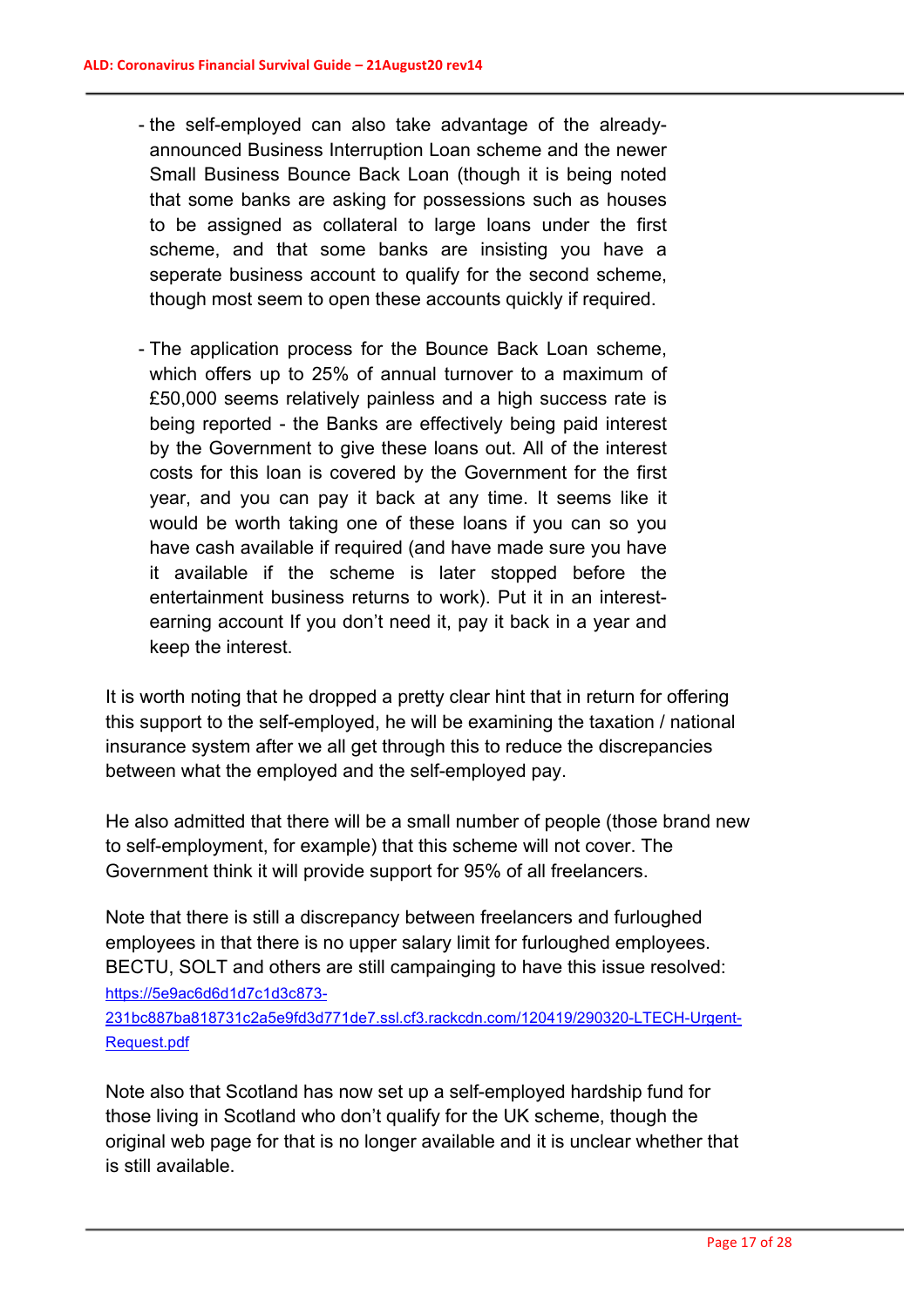## *UNIVERSAL CREDIT*

Universal Credit is the Government's re-design of the welfare system that attempt to bring many different support systems (such as jobseekers allowance, child tax credit, house benefit, income support and more) together into one system. You can check if you are eligible and then sign-up online here:

https://www.gov.uk/universal-credit

Universal Credit is available to those earning below a minimum amount, whether freelance or not. There have traditionally been two complications for freelancers in claiming Universal Credit:

- the 'minimum income floor' an assumed level of earnings based on what the Government would expect an employed person to receive in similar circumstances. This figure is usually the national minimum wage x 35 hours a week. If your earnings were below this notional value, it was the MIF value rather than your actual earnings that would be used to calculate any Universal Credit payment. In the current crisis, the Government has removed the minimum income floor.
- 'gainfully self-employed' the Universal Credit system wants to be sure that you are really self-employed but having a hard time, rather than just claiming to be self-employed while not working. You will have to provide proof that you are gainfully self-employed. for example by showing invoices and payments received. You should collect this information before starting the application process. Being gainfully self-employed also means that you can continue to seek your own work rather than being made to take other work.

Traditionally new claimants have had to attend an interview with a Work Coach at a local Job Centre. This requirement is currently being waived. though there may be a requirement for a telephone interview. UPDATE 9April20: The Government has now scrapped the requirement for applicants to telephone benefit staff; instead benefit staff will call you if necessary, as reported here:

https://www.theguardian.com/politics/live/2020/apr/09/uk-coronavirus-livelockdown-extended-boris-johnson-in-hospital-covid-19-latest-updates - block-5e8f52828f085c6b5b9baa00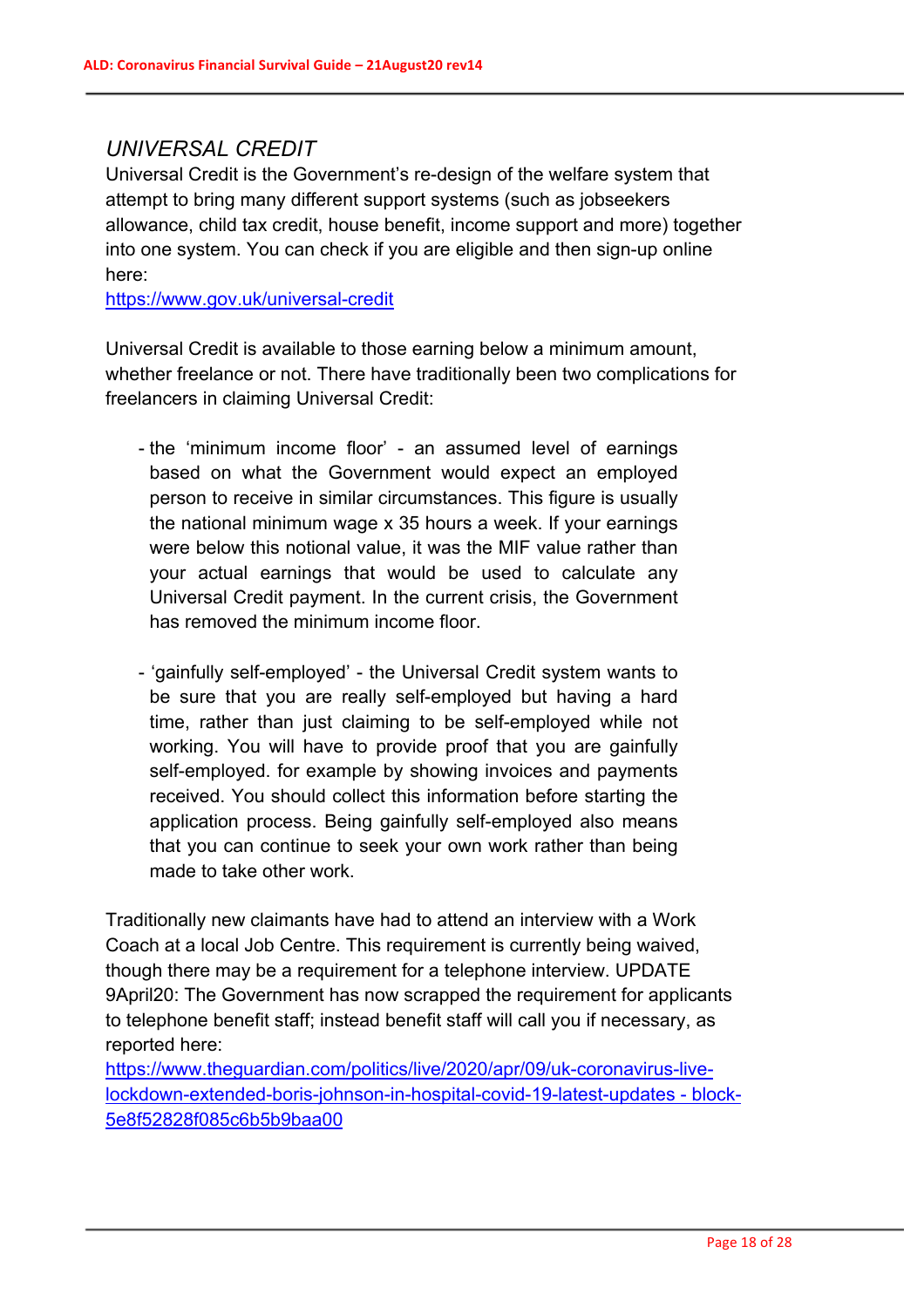Performer Bridget Walsh on the UK Theatre Coronavirus Facebook support group has been through this process and provides very good information about it here (though this predates teh waiving of the need to call in noted above):

https://www.facebook.com/lovefrombridget/videos/1407774986096595/

Note in particular her remarks about those processing these applications being caring, supportive but frantically overworked at the moment - make sure you do all you can to make their job as simple as possible!

Payments vary depending on age and circumstance but for a single person over 25 years of age is £317.82 a month, plus about £231 per child for up to two children, plus possibly some support for housing costs. The Government is indicating that these rates will be increased from 8th April 2020. Universal Credit is paid monthly. It has usually taken 5 weeks to receive a first payment but there are indications that payments to new recipients are currently being fast-tracked and receiving an advance on payments much more quickly than that.

Once work does start picking up, you should keep the Government informed of your earnings so that the amount paid to you under Universal Credit can be adjusted. If you do not do this you may have to re-pay overpayments later on.

The three key concerns with Universal Credit are:

- it is assessed jointly with your partner, if you have one. This means that if they are still earning while you are not, the amount you can claim will be reduced.
- it takes into accounts your savings, again jointly with your partner, if you have one. If you have savings of £16,000 or over you are not eligible for Universal Credit. For any savings between £6000 and £16,000, the amount paid will be proportionally reduced. 'Savings' does not include the value of a property you own, but it does include investments. Complicating this issue for freelancers is that many will be saving money to pay their upcoming tax bill; that amount does count as 'savings' for this. There are suggestions savings for tax payments do not count for this, but it is hard to pin down where, if anywhere, that is formally defined. Similarly those who have saved a deposit to purchase a house, even in a 'Help to Buy ISA' where the money can only be used for this purpose, will find that money counted.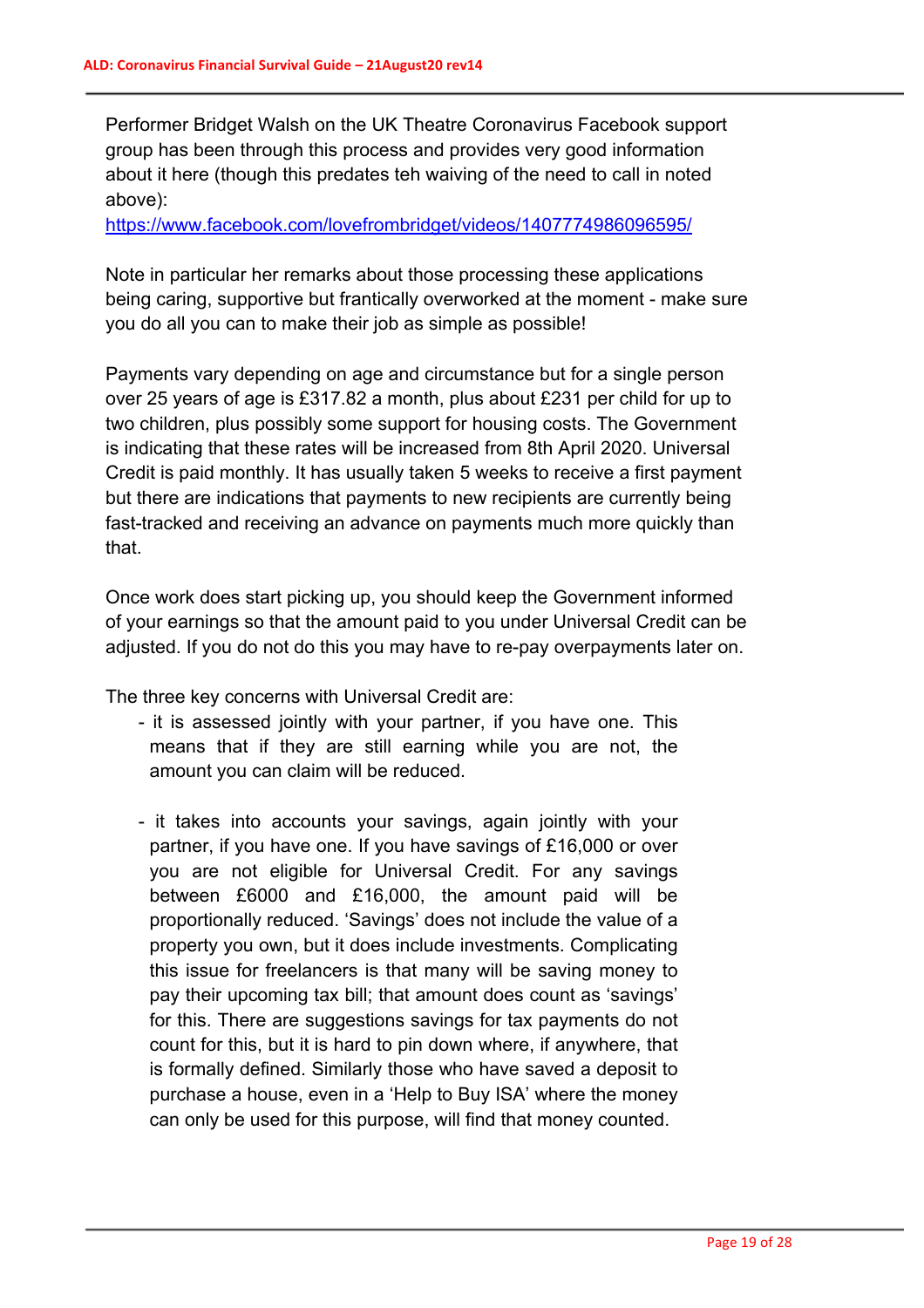- you should be careful if you still receive payments under the older tax credits system which have not yet transitioned to the new Universal Credit system since the new system may not be to your benefit.

https://www.equity.org.uk/media/3992/uc-briefing-sheet-2020\_-current.pdf

#### *TAX DEFERAL*

The Government is deferring the next tax payment, due on 31st July 2020. Note that this payment is still due, but will not be due until 31st January 2021. At the moment the separate payment due on 31st January 2021 will also still be due on that date. However, since your income (and so tax bill) at that point is likely to be much lower you should have a lower payment then and also to have a lower advance payment to make (or be able to ask to reduce your payments on account).

You can, if you want, still make the payment on 31st July 2020. This will protect you from accidentally spending the money before January. But it would perhaps be wiser to find the highest interest paying account you can and store the money there earning interest for six months, though rates for these accounts will generally be very low because of the Bank of England's coronavirus-related interest rate reductions. Having this money accessible may be useful if the shutdown continues for an extended time.

If you are already behind on your tax payments, you should investigate the HMRC's Time to Pay service, which can make special arrangements to help with or catch up on payments. The dedicated Time to Pay service is on 0800 0159 559. Accountants have noted that clients who have used this service have already been granted three month payment holidays.

#### *VAT DEFERAL*

If you are VAT registered, the Government has deferred all VAT payments until the end of June. While these VAT remains due, being able to defer payment should help with your cash flow in the short term.

## *BUSINESS INTERRUPTION LOAN SCHEME*

In launching the new support scheme for the self-employed, the Chancellor also indicated that the Business Interruption Loan Scheme the Government had already set-up is also accessible to the self-employed.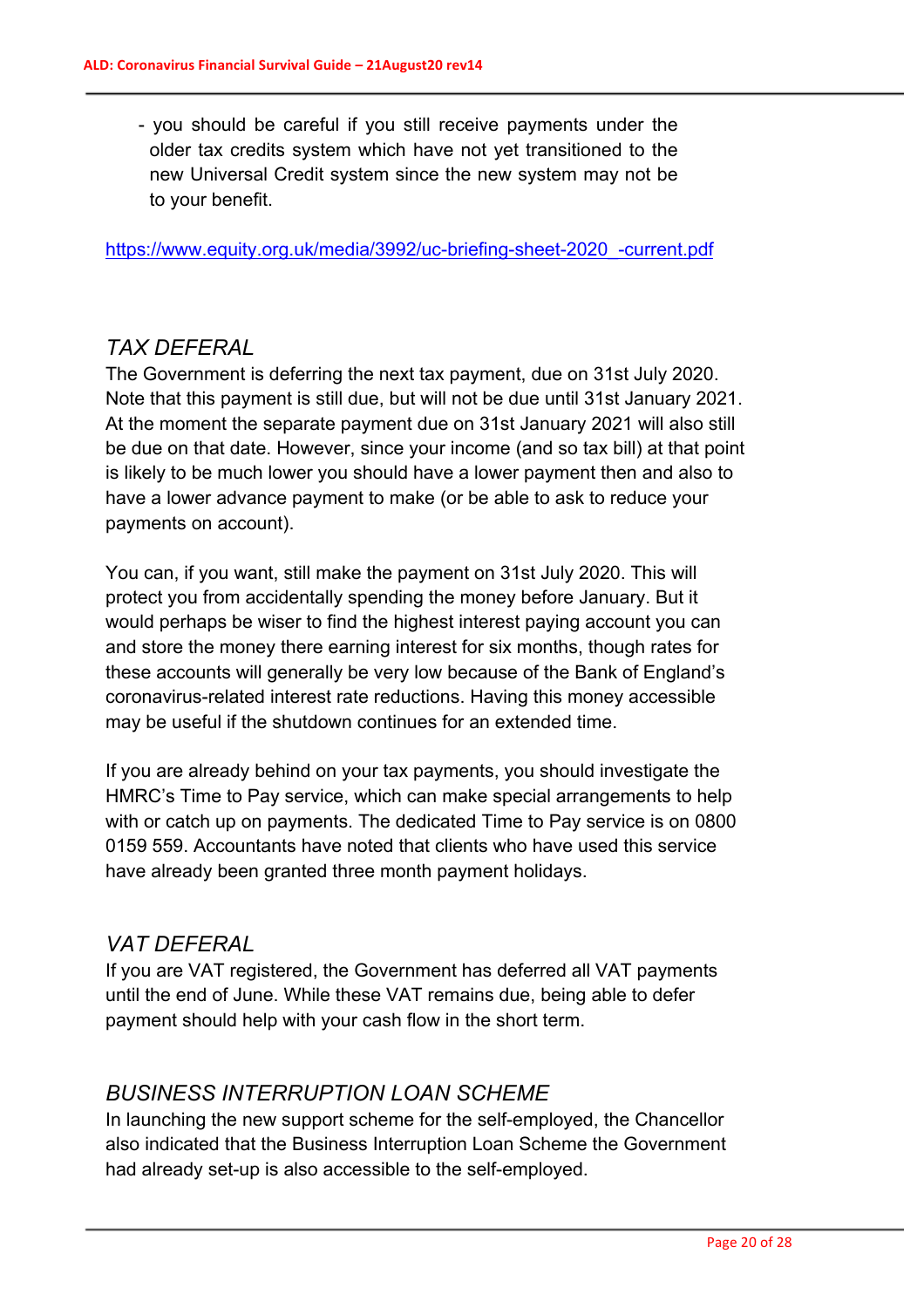This is a loan scheme, with loans of up to £5milion available to small businesses, with the Government providing lenders with a guarantee of 80% of each loan and covering the first 12 months of interest payments. These loans will be offered through existing banks and other finance providers, starting from 23rd March 2020. Note some are warning of banks asking for high levels of collateral (eg. your house!) for these loans - read the small print! https://www.british-business-bank.co.uk/ourpartners/coronavirus-businessinterruption-loan-scheme-cbils/

*Update 28April20:* The Government has also just announced an additional 'bounce back' loan scheme for small businesses, designed to be more immediately and easily accessible. It is not immediately clear whether these loans will be accessible to freelancers. Information about these loans can be found here:

https://www.gov.uk/government/news/small-businesses-boosted-by-bounceback-loans?fbclid=IwAR35f5iSe8i6I1Tu4TaLgLFOZa0\_Jj-JFpxQ0B09PFvryS1wrfA4NZiw0dA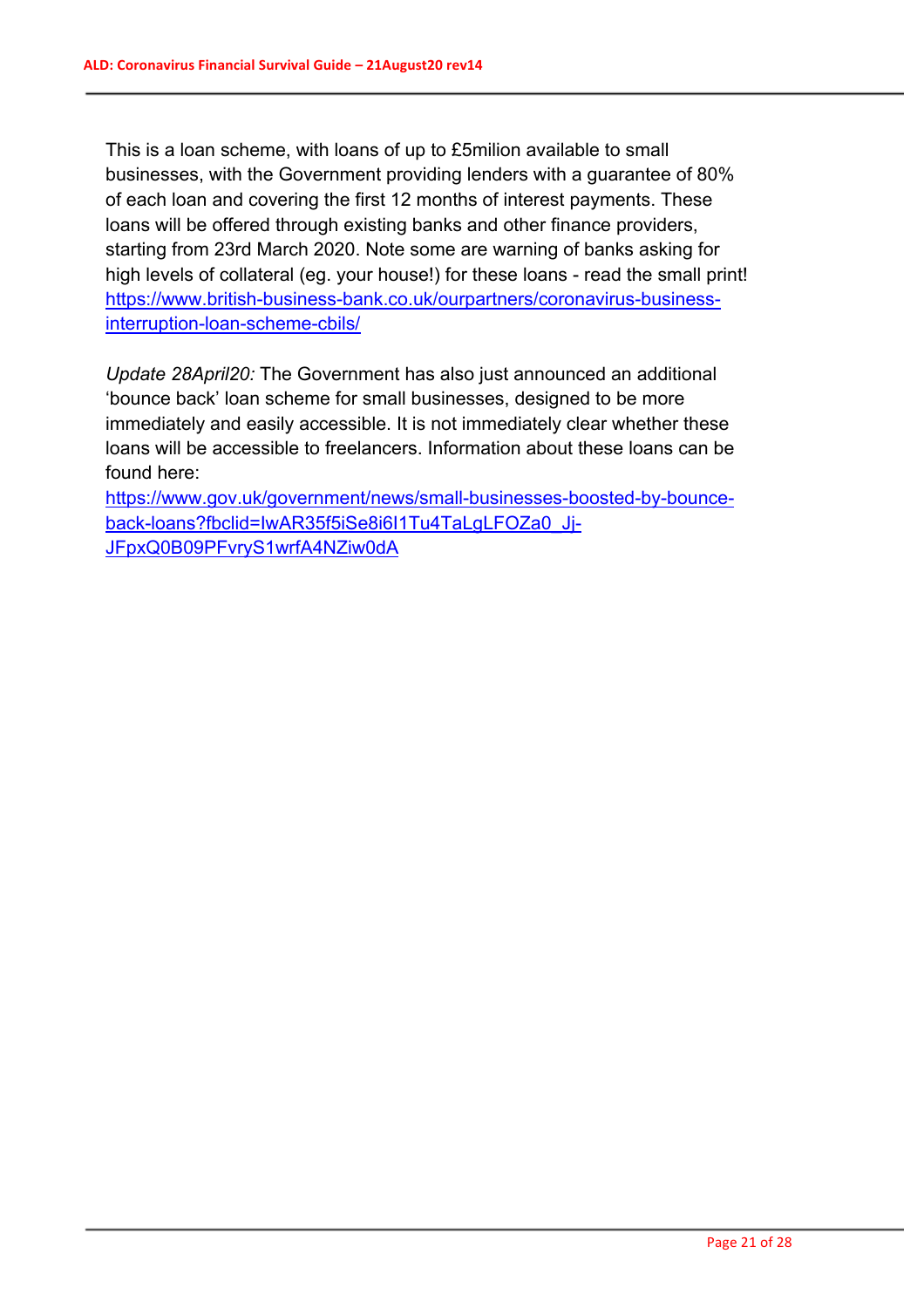# **OTHER ADVICE FOR ALL**

Work will come back: it's unclear at the moment just when, but the advice of those who've already lived through smaller versions of the same situation (eg. those who lived through the 2003 SARS outbreak in Hong Kong) is that normality will return, in time. So really this is about making sure you can survive until then, and much of that really means managing your cash-flow.

## *THEATRE ARTISTS FUND £1000 GRANTS (added: 10th July 2020)*

There are many people who 'fall through the gaps' in the various support schemes described in the rest of this document - usually by having too much money saved, by being new to freelancing, by having done some, but not enough, work as a freelancer, or having earnt too much money over the last three years.

Sam Mendes, the Society of London Theatre and UK Theatre have now set up the Theatre Artists Fund to help such people - theatre practitioners who have been ineligible for Government aid and have not been able to work since theatres closed on 16th March. One-off emergency grants of £1000 are available.

Full details can be found, and applications can be made, here: https://www.theatreartists.fund

The first deadline for appplicants has passed, but the Fund has suggested that further rounds of support may be available, but this will depend on the Fund succesfully attracting further support beyond the original donation made by Netflix. Lighting practitioners have succesfully applied for and received these grants.

If you fall into the category of people this Fund is designed to help, you should apply as soon as possible.

# *ARTS COUNCIL ENGLAND COVID-19 EMERGENCY FUNDING (added: 25th March 2020)*

On March 24th, Arts Council England announced it was making £160million of emergency funding available to help not just organisations but also people affected by the coronavirus outbreak. The funding for individuals is identified as being for 'artists, creative practitioners and freelancers' and makes up £20million of their total support package. It will take the form of one-off grants of up to £2500 to people who 'have a track record in publicly funded culture',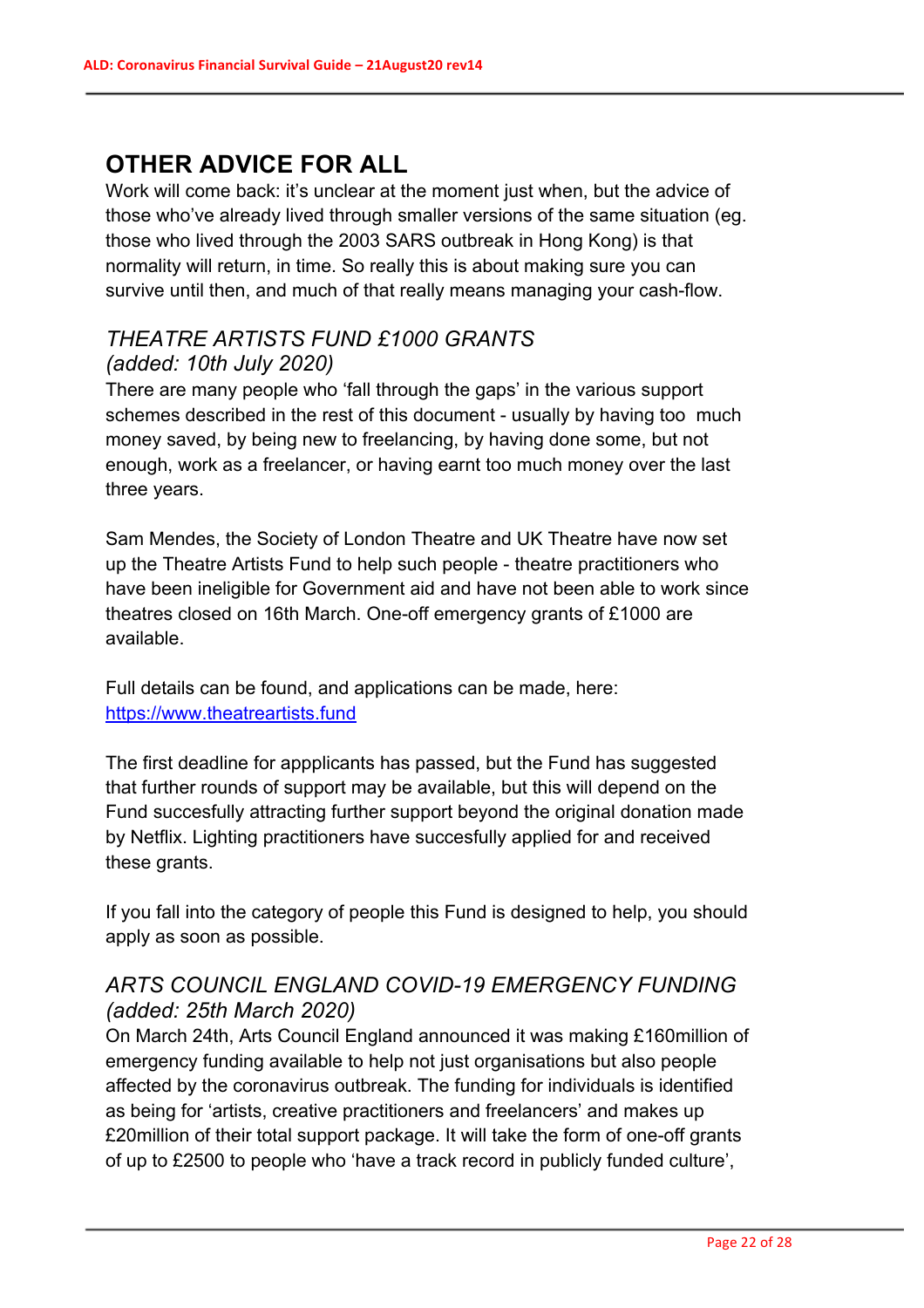including directors and designers. Details of the application process are not yet available (as of 25th March 2020), but information will be available here: https://www.artscouncil.org.uk/covid19

## *MORTGAGES*

The Government has suggested that those with mortgages should be allowed to take a 'mortgage holiday'. Many mortgage providers do seem to be offering this, in the first instance with mortgage holidays (ie. no payments due) of up to three months. On May 22nd proposals were announced to extend this for another three months, through to 31 October 2020. Arranging this seems to be as simple as calling your mortgage provider and asking for it in many cases, though there may be limitations if you are very new to a mortgage or are already behind on payments.

Note though that interest on your mortgage will continue to accrue even during this mortgage holiday - in other words the total amount you owe to repay the mortgage will continue to increase. When you resume payments you will see this as a slightly higher monthly payment. This will be a small amount per month - but of course a larger amount over the life of the mortgage. If you can afford to continue paying your mortgage it may be more prudent to do so (though your mortgage is usually also your cheapest form of debt, so if you have other more expensive forms of debt, such as overdrafts, bank loans or, particularly, credit card balances, it might be worth taking advantage of the mortgage holiday and using the money from there to pay down those debts - though note that some banks also seem to be offering overdraft holidays now).

The Government has also advised that no evictions should take place during the Coronavirus crisis.

# *RENT*

The issue for renters is more complex, since the landlord you are paying rent to may be paying a mortgage, and may or may not be able to (or want to) obtain a mortgage payment holiday. But if you can't afford to pay your rent, you should start by having a calm conversation with your landlord about whether they might be able to wait for payment or take a partial payment. Some might since it may be more cost effective to do that than to lose a renter and have to find a new renter, particularly at a time when many will have the same problems.

The Government is advising that no evictions should take place for failing to pay rent during the Coronavirus crisis, though it is hard to understand how they will police or control that.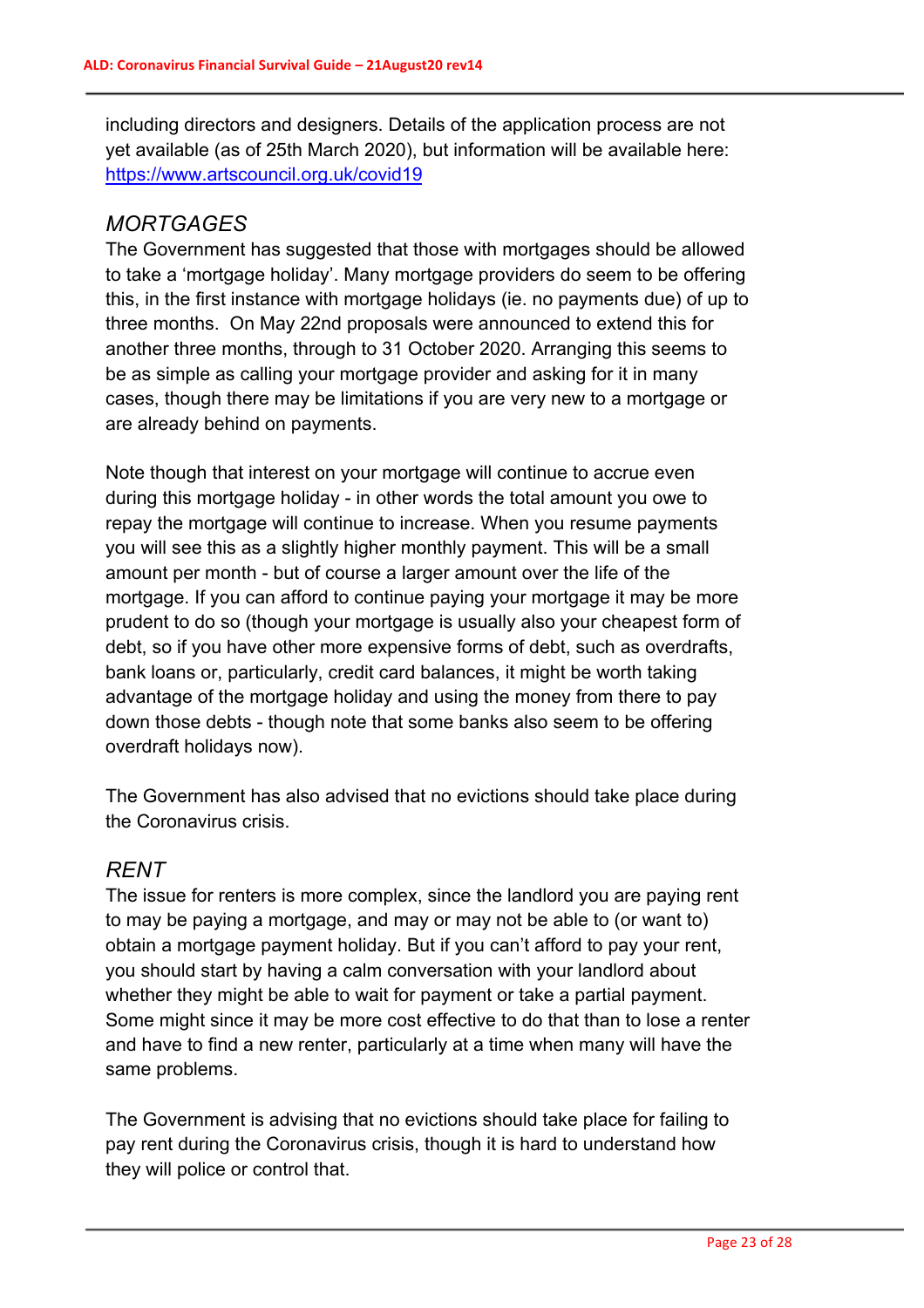#### *UTILITIES*

It is being reported that some utility companies are also agreeing to defer payments for periods of time, though again the payment will ultimately remain due. Call and ask. Suppliers also seem to be putting in place contingencies for those unable to find pre-pay gas or electricity meters.

Common sense here as well: make sure you reduce your power consumption where possible - turn down the heating a little, make sure you turn off lights when no-one's in the room and so on. Keep in mind that while you're at home you will be using more power and so your bills may increase in the short term. If you are on a tariff where you have to submit meter readings, do so regularly so that your supplier does not under- or over-estimate your usage. And as always, if you are not in an existing contract with a supplier, shop around using the many comparison sites now available. The price of electricity and gas is likely to fall in the short term; switching to a tariff offering these lower rates could save you money now but also in the longer term as work returns.

Also keep in mind that you may be able to change tariffs on some services (cable TV, internet, mobile phone) to reduce costs in the short term.

Martin Lewis' MoneySaving Expert site is always a good source of advice on reducing the amount of money you spend on utilities and many other areas of life: https://www.moneysavingexpert.com

## *COUNCIL TAX*

It was an unfortunate piece of timing that this was all happening just as this year's council tax bills were being sent out and payments were about to begin. It appears that some Councils are responding positively to requests to defer payments but there is no formal Government guidance on this, and of course deferred payments will still have to be paid in the future.

## *CREDIT CARDS*

Credit card companies are sending out 'we're here to help' emails, but you should check the details of these very carefully - in particular, whether they will continue to charge interest even if they let you delay a monthly payment. Credit card interest rates are normally very high compared to other sources of finance. Avoid the temptation to just start using your credit card for everything and worry about paying it all off when the crisis is over. Given the very low, almost zero, interest rates currently paid on most savings accounts, it would usually be more sensible to use any savings to pay credit card debts or cover living costs, provided you still have enough cash to survive. Alternatively investigate other sources of finance, such as bank loans or fixed term 0%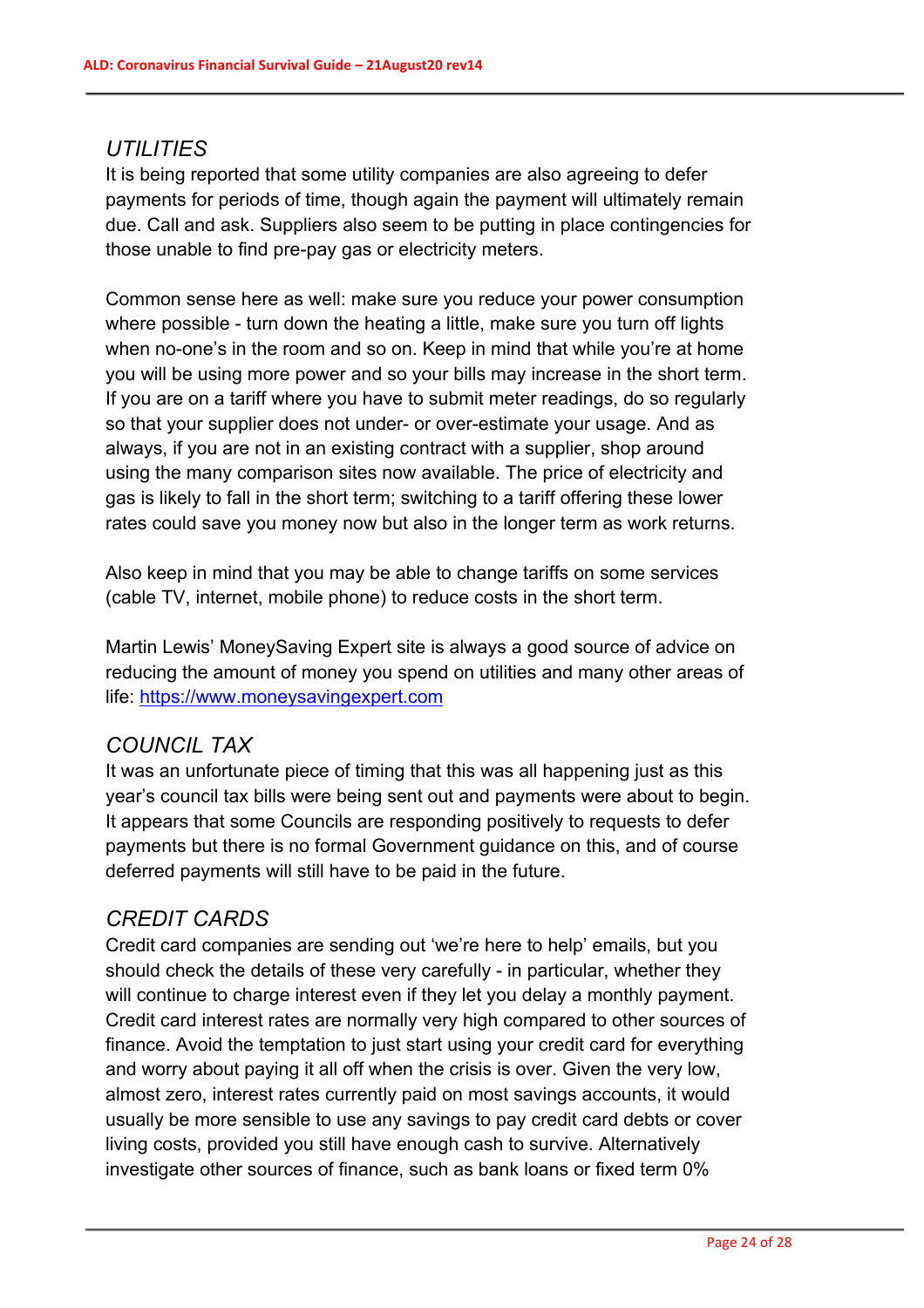credit cards, to help you in the short term. Just be sure to pay them off sensibly once normality returns.

https://www.moneysavingexpert.com/credit-cards/best-0-credit-cards/

## *OVERDRAFTS*

If you have an overdraft: it seems that a number of banks are offering customers with arranged overdrafts an interest free period. Again, though, you have to call and ask.

# *MONEY OWED TO YOU*

Don't be afraid to chase money you are owed. Yes, everyone is in this together, but if you've done the work you're still owed the money and you shouldn't be afraid to go and get it. Call and email, politely but firmly, reminding them that payment is due when asking when you can expect it. Follow up, regularly.

More complex is work for which you had been booked but which has now been postponed or cancelled. If you have a contract, check its cancellation clause. But this is particularly problematic for all those jobs where there was never a contract, sometimes never even a purchase order, more the usual showbiz 'can you do this' phone call. And there's always that grey area about whether you were booked to 'do the work' (which obviously you now can't) or to 'be available for the time' (which you had committed to). Don't be afraid to call and ask. But also don't be surprised if you end up in a discussion about partial payment, and have in your mind a figure you'd be prepared to accept particularly if you say you'll only accept that amount if it's paid immediately. And keep in mind that everyone is suffering: they might not have the money to pay you in full, and you'd like them to still exist and be around to employ you when we get over all of this.

Be particularly careful, though, about discussions or contracts where the 'force majeure' argument comes up - that the event is cancelled because of something completely unpredictable. It is arguable that if anything was booked or confirmed after about mid-January, when coronavirus was well established in China and starting to be seen widely in other countries, then that should not apply as this was no longer unpredictable or surprising at that point.

## *CLAIM THINGS BACK*

If a flight has been cancelled on government advice or because airports have been shut down, you should be able to get the price of that flight refunded contact your airline. Rail and air companies are also sometimes waiving rules about non-transferable or non-refundable tickets even if you just chose not to make the journey. If you have travel booked that you now can't use, make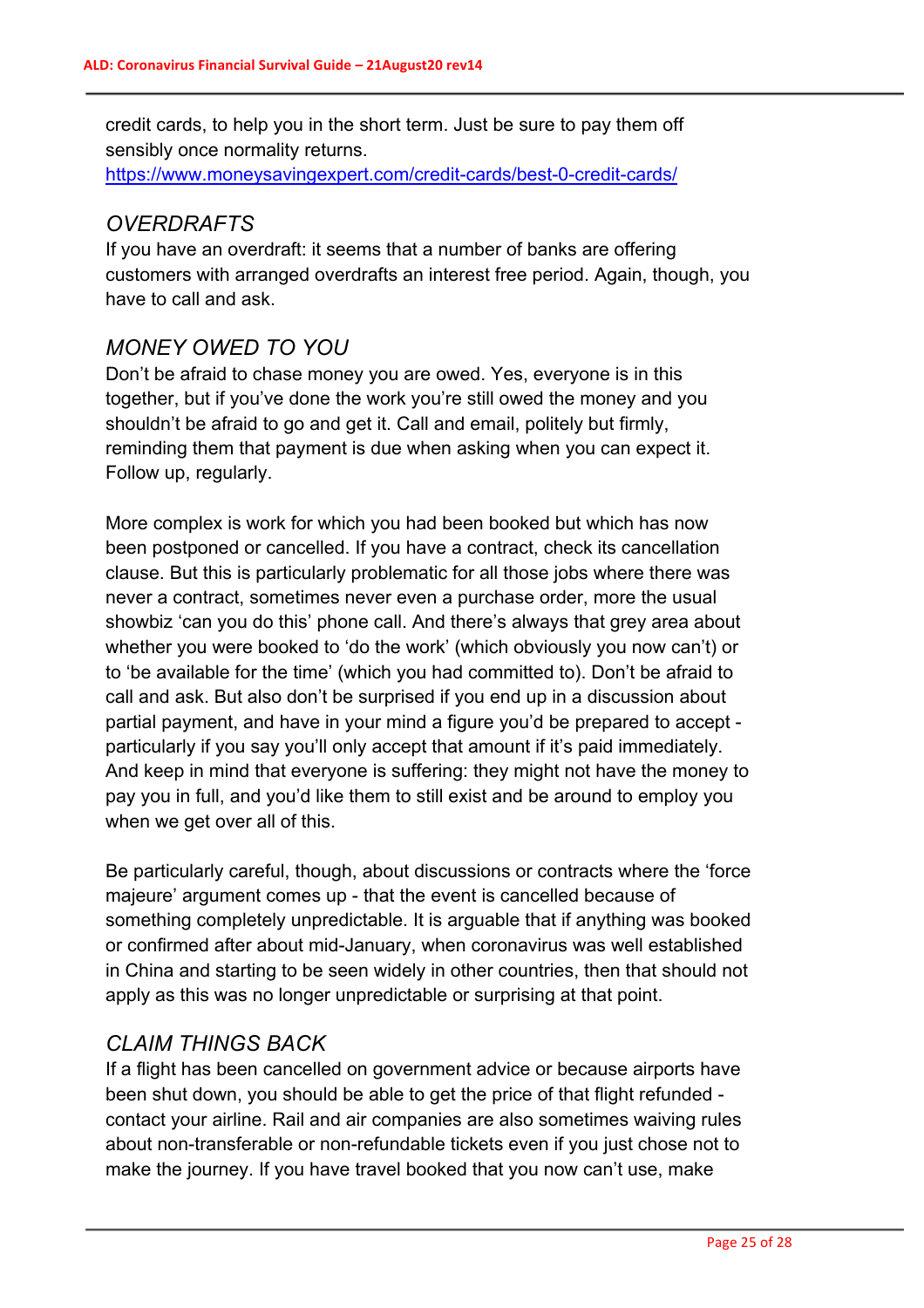sure to re-claim it if possible, or at the very least pause it (transferring it into a voucher for future use) so that you can use it later.

Be warned that generally travel insurance policies, even existing policies, will no longer accept coronavirus related claims for trips booked from this point on, again because they possibilities are no longer unpredictable. Newly purchased travel insurance policies will provide no coronavirus cover at all, and some suppliers are currently not selling new travel insurance policies.

## *SCAMS*

Inevitably, a number of scam emails have already started to appear, purporting to be from the Government and saying things like 'click here to collect your free £1000 from the Government' or similar, which then takes you to a link that tries to extract personal or bank information from you. Do not fall for these...

#### *NON-UK CITIZENS*

Many non-UK citizens, even those who have lived, worked (and paid taxes) here for a long time, have a visa marked 'no recourse to public funds'. It is unclear what access these people will have to any of the support detailed above, even those specifically introduced or altered in response to Coronavirus. This has become a political issue after it was pointed out to the Prime Minister, who seemed to have no awareness of it (or that it might have applied to the overseas nurses who had helped treat him). The Prime Minister has promised that the Government will look into this, though mainly for those from overseas who work for the NHS.

## *OTHER WORK*

Even though the entertainment industry is largely shut down, other sectors are not - the supermarkets, in particular, have been looking for hundreds of employees in the last few weeks as they struggle to deal with the rush to stockpile food and other supplies. It feels like many of these jobs are not even really being advertised - people report just going into their local branch, asking there and being successful. Pay rates may not be high, but every little helps... Though also keep in mind that any earnings will impact the amount you may be eligible for under Universal Credit or other benefits.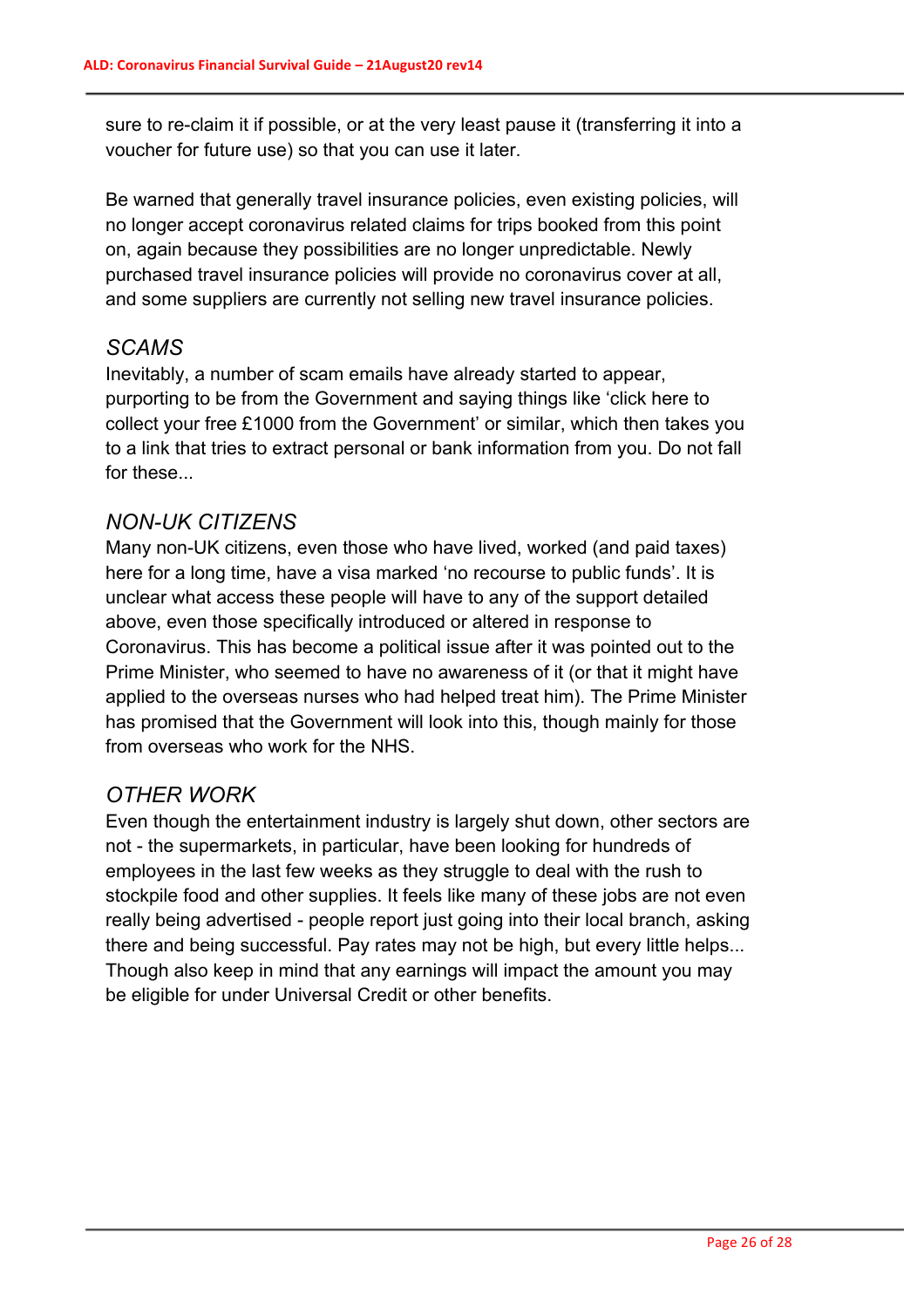# **SUMMARY**

If you've never been involved with the Benefits system before, don't be afraid to get involved now, if you need to. Remember: to some extent this is your money, money you've been paying in advance over the years as tax and national insurance. And while it's great that it is now being offered to help us all, don't doubt that we'll all end up having to pay it back, one way or another, when some semblance of normality returns. Take advantage of it now!

Let's all keep talking to each other, supporting each other along the way - we have the technology to achieve that. Stay safe through all of this - particularly since it feels like the entertainment sector will be one of the last back to work.

We'll attempt to keep this guide updated as the situation develops. If you have information that could usefully be added to it (or spot errors that should be corrected), please do let us know.

Also remember that you can usefully still spend some time while not working raising attention to the issues the entertainment industry faces going forward in particular that we might need support while the arts finds its feet again, which is likely to be later than the end of the various Government support schemes. PLASA and others have useful example letters that you can and should adapt to send to your MPs. The more they hear from our sector, the more they will be encouraged to raise the issue with those in charge of money in Government.

https://www.plasa.org/coronavirus-mp-letter-templates/